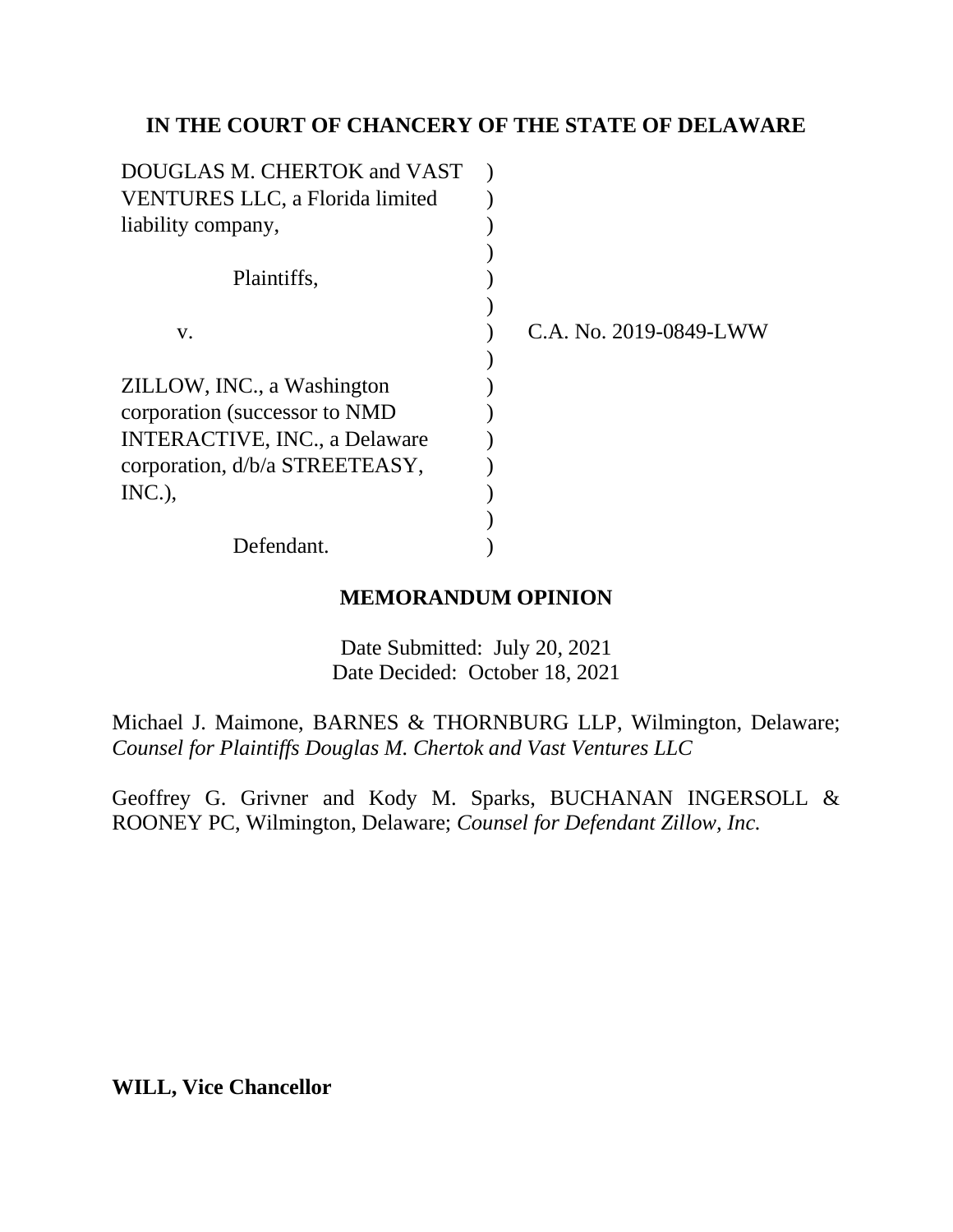This action concerns a long-running dispute centered around defendant Zillow, Inc.'s 2013 acquisition of NMD Interactive, Inc. Two former stockholders of NMD—plaintiffs Douglas M. Chertok and Vast Ventures, LLC, an entity managed by Chertok—seek the payment of certain pre-closing dividends and merger consideration in connection with the acquisition. The plaintiffs assert that Zillow has wrongfully withheld the payments and imposed conditions that are inconsistent with NMD's certificate of incorporation. Zillow argues that the merger agreement is the operative contract governing the plaintiffs' entitlement to the payments.

Under the merger agreement between Zillow and NMD, NMD stockholders who surrendered a certificate of cancellation with a letter of transmittal were entitled to receive the merger consideration. The plaintiffs refused to sign the letter of transmittal, which contained a release provision. During the six years after closing, Zillow offered to withdraw certain conditions to payment required by the merger agreement, including the release and—eventually—the letter of transmittal. The plaintiffs repeatedly rejected these offers.

Meanwhile, Chertok—a co-founder and former director of NMD—was embroiled in unrelated litigation brought against him by NMD in New York federal court. Chertok agreed to a settlement of those claims, sought to rescind the settlement agreement, appealed, was sanctioned, appealed again, and finally lost a motion for reconsideration in March 2017.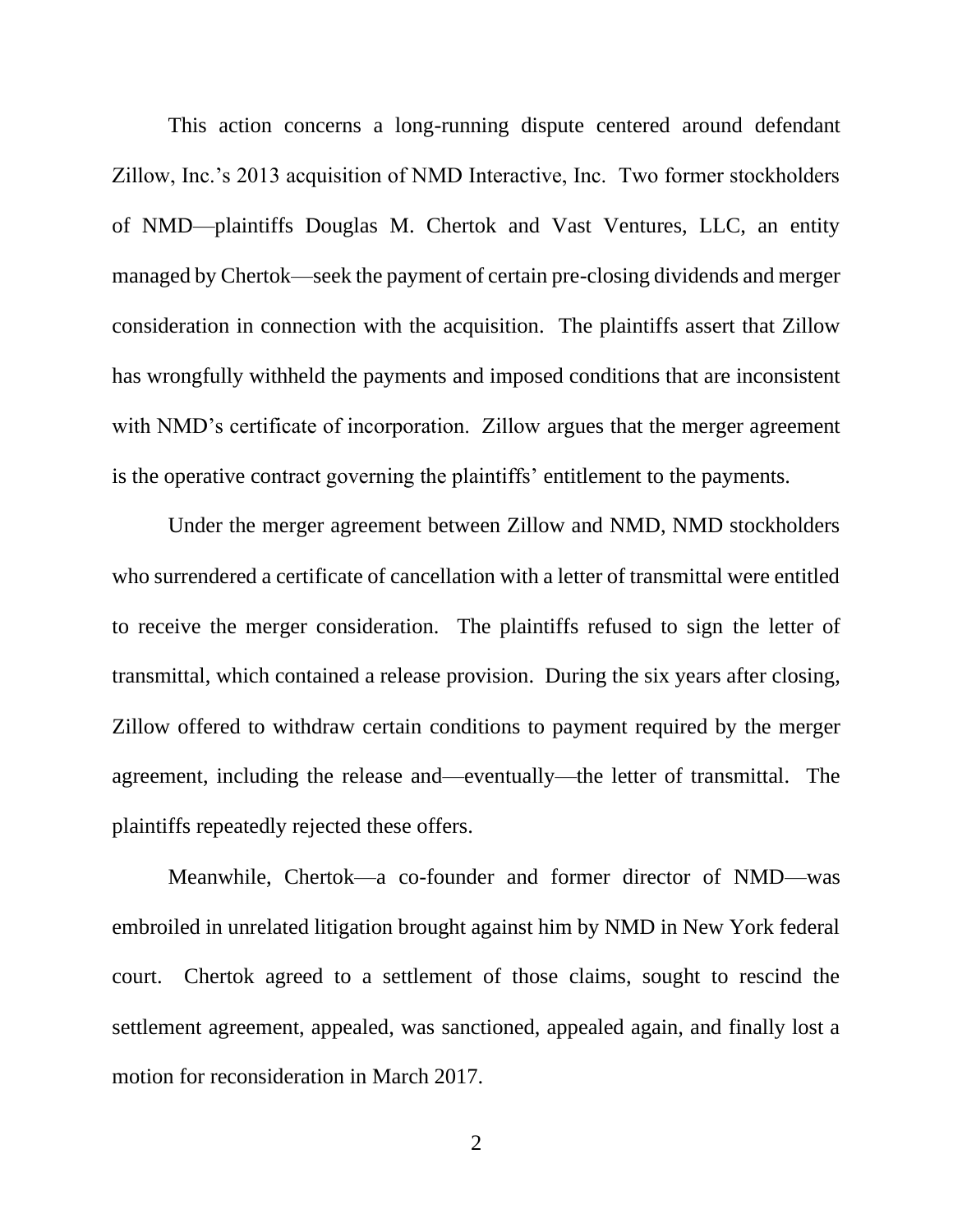The plaintiffs filed the present action in October 2019—roughly six years after the parties' dispute first arose and the merger closed. The plaintiffs have brought a breach of contract claim under NMD's certificate of incorporation and, in the alternative, a claim for unjust enrichment against Zillow. Zillow has moved to dismiss the complaint for failure to state a claim and because it is time barred.

In this decision, I grant Zillow's motion to dismiss. The plaintiffs have brought common law claims that ultimately seek a legal remedy: payment of the merger consideration, dividends, and interest. The applicable three-year statute of limitations therefore applies and the complaint is untimely. No extraordinary circumstances or tolling doctrines save the plaintiffs' claims from being barred by their extreme tardiness. The complaint is dismissed in its entirety.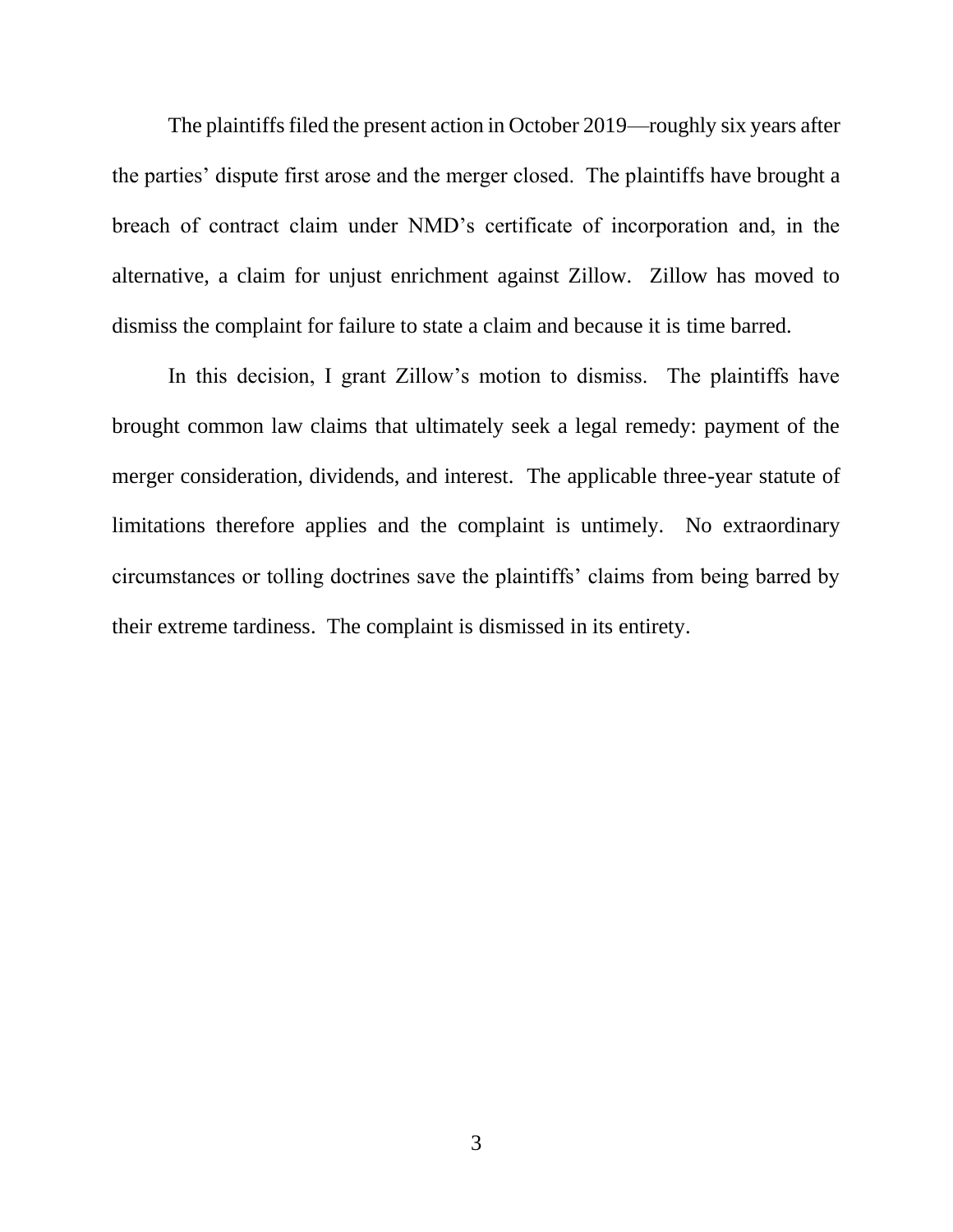#### **I. BACKGROUND**

Unless otherwise noted, the following facts are based on the plaintiffs' Verified Complaint and the documents it incorporates by reference.<sup>1</sup> Any additional facts are either not subject to reasonable dispute or are subject to judicial notice.<sup>2</sup>

#### **A. Zillow and NMD Merge**

Defendant Zillow, Inc., a Washington corporation, operates online real estate and home-related information marketplaces.<sup>3</sup> On August 16, 2013, Zillow entered into an Agreement and Plan of Merger (the "Merger Agreement") with NMD Interactive, Inc., a Delaware corporation doing business as StreetEasy, Inc.<sup>4</sup> NMD owned and operated an online real estate marketplace for listings across major metropolitan areas.<sup>5</sup>

<sup>1</sup> Verified Compl. ("Compl.") (Dkt. 1). *See Winshall v. Viacom Int'l, Inc.*, 76 A.3d 808, 818 (Del. 2013) (citing *Fletcher Int'l, Ltd. v. ION Geophysical Corp.*, 2011 WL 1167088, at \*3 n.17 (Del. Ch. Mar. 29, 2011) ("[A] plaintiff may not reference certain documents outside the complaint and at the same time prevent the court from considering those documents' actual terms.")); *Freedman v. Adams*, 2012 WL 1345638, at \*5 (Del. Ch. Mar. 30, 2012) ("When a plaintiff expressly refers to and heavily relies upon documents in her complaint, these documents are considered to be incorporated by reference into the complaint . . . .").

<sup>2</sup> *See, e.g.*, *In re Books–A–Million, Inc. S'holders Litig.*, 2016 WL 5874974, at \*1 (Del. Ch. Oct. 10, 2016) (explaining that the court may take judicial notice of "facts that are not subject to reasonable dispute" (citing *In re Gen. Motors (Hughes) S'holder Litig.*, 897 A.2d 162, 170 (Del. 2006))); *Lima Delta Co. v. Glob. Aerospace, Inc.*, 2017 WL 4461423, at \*4 (Del. Super. Oct. 5, 2017) (explaining that dockets, pleadings, and transcripts from a foreign action are subject to judicial notice).

 $3$  Compl.  $\llbracket$  8; Compl. Ex. D at 3.

 $4$  Compl.  $\P$  1, 12; Compl. Ex. B.

 $5$  Compl. Ex. D at 3.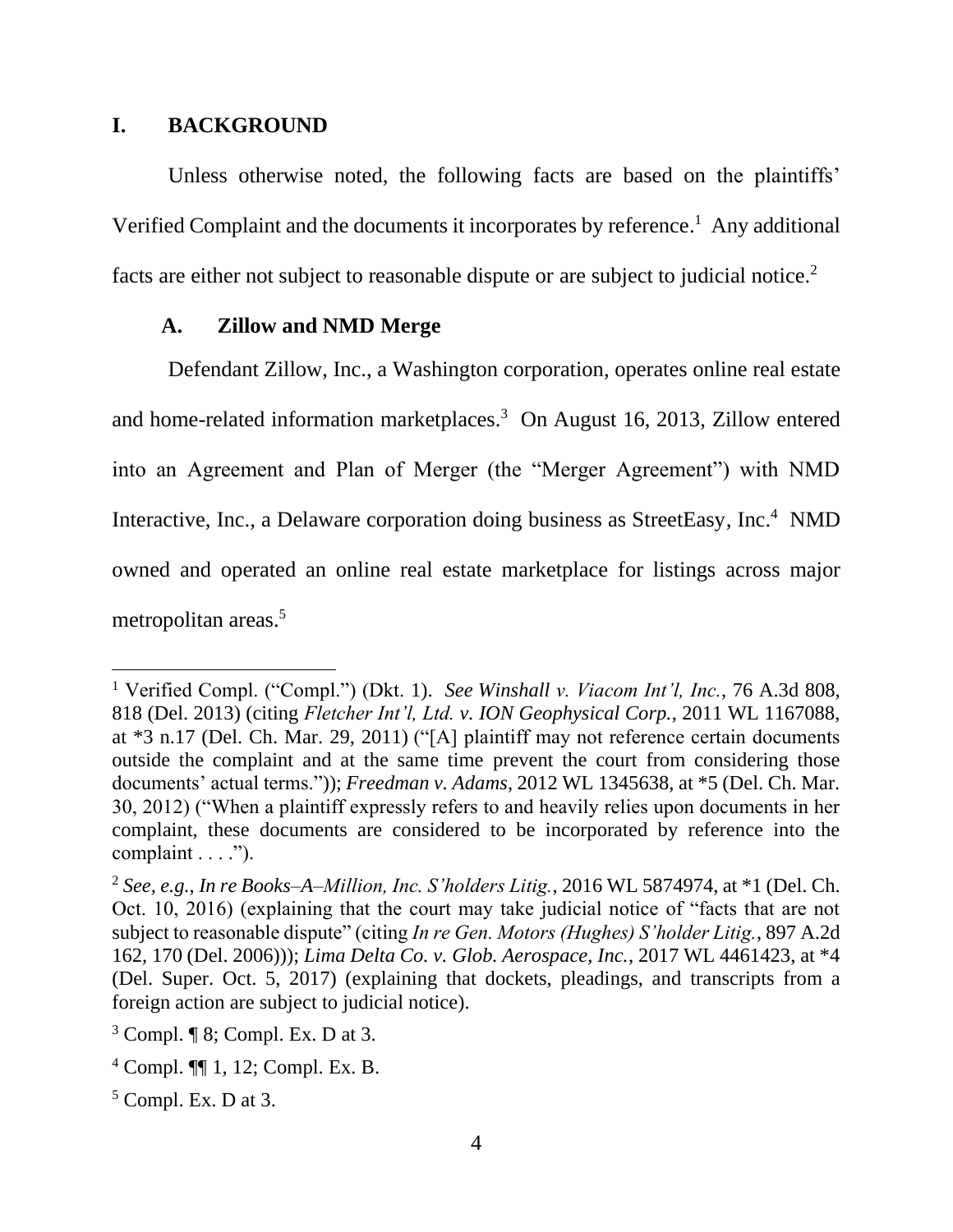Pursuant to the Merger Agreement, Zillow acquired NMD for \$50 million in cash subject to various adjustments, with NMD becoming a wholly-owned subsidiary of Zillow (the "Merger"). $6$  The Merger was purportedly approved by a majority of NMD's directors and a majority of its stockholders by written consent.<sup>7</sup> Plaintiff Douglas M. Chertok, a co-founder and former director of NMD, did not vote to approve the Merger.<sup>8</sup> The Merger closed on August 26, 2013.<sup>9</sup>

Schedule 2.3 of the Merger Agreement represented that Chertok individually held 2,450,403 shares of NMD common stock.<sup>10</sup> It also provided that Vast Ventures LLC ("Vast"), a Florida limited liability company of which Chertok is the sole managing member, held 169,672 shares NMD Series A preferred stock, convertible into 234,167 common shares. $^{11}$ 

#### **B. The Letter of Transmittal Condition**

On August 29, 2013, NMD sent Chertok an information statement explaining that each NMD common share was entitled to \$2.19, less certain deductions.<sup>12</sup>

 $6$  Compl.  $\P$  12; Compl. Ex. B  $\S$  1.7.1, Annex A at A-1, A-6. NMB was merged with and into Zillow on December 31, 2013. Compl. ¶ 10.

<sup>7</sup> Pls.' Answering Br. Ex. E at 1 (Dkt. 18).

<sup>8</sup> Compl. ¶¶ 11, 18, 30.

<sup>9</sup> *Id.* ¶ 10.

<sup>&</sup>lt;sup>10</sup> *Id.*  $\llbracket$  12; Pls.' Answering Br. Ex. G at Schedule 2.3.

<sup>&</sup>lt;sup>11</sup> Compl. ¶ 12; Pls.' Answering Br. Ex. G at Schedule 2.3.

<sup>12</sup> Compl. ¶ 13; Compl. Ex. D at 8.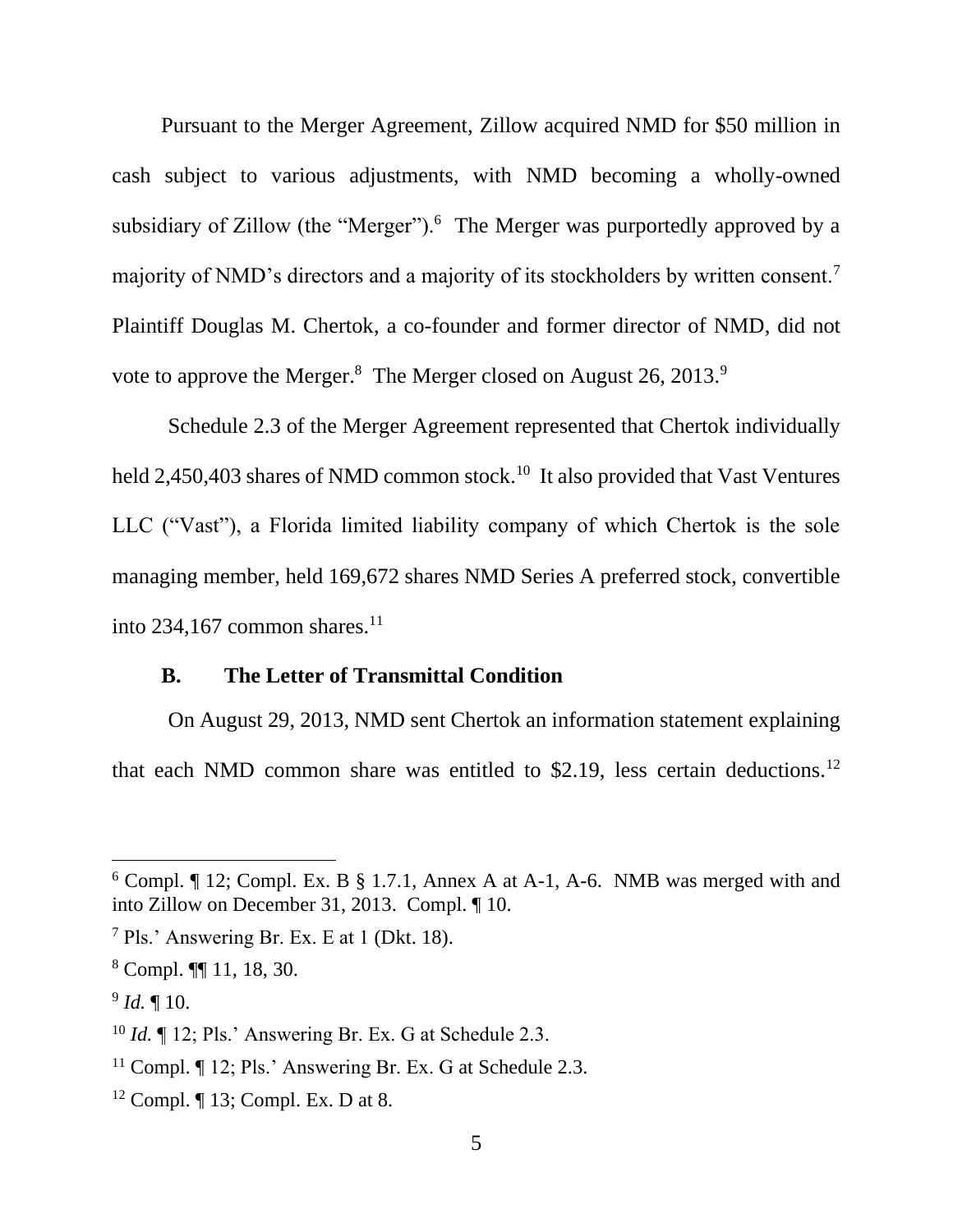Chertok and Vast were entitled to \$5,366,382.57 and \$512,825.73 for their shares, respectively.<sup>13</sup> In addition to the merger consideration, NMD stockholders were entitled to a dividend payment issued by NMD.<sup>14</sup> The dividend payment of \$0.1836 per share of NMD common stock was issued before the closing of the Merger. 15 Chertok and Vast were entitled to dividend payments of \$449,893.99 and \$42,993.06, respectively.<sup>16</sup>

The information statement specified that the execution of a "Letter of Transmittal," as described in the Merger Agreement, was a condition precedent to the payment of the merger consideration.<sup>17</sup> Section 1.7.2(b) of the Merger Agreement provided that NMD stockholders were to receive their share of the merger consideration without interest "[u]pon surrender of a certificate for cancellation" and the execution of a "Letter of Transmittal" in the form attached as Schedule  $1.7.2(b)$ .<sup>18</sup> The proposed Letter of Transmittal contained a provision stating that the signing stockholder covenanted to release all "Claims" against NMD "arising or resulting from or relating, directly or indirectly, to any act, omission,

- <sup>15</sup> *Id.*
- <sup>16</sup> *Id.*

<sup>13</sup> Compl. ¶ 15.

 $^{14}$  *Id.* ¶ 16.

 $17$  Compl. Ex. E at 8.

<sup>18</sup> Compl. Ex. B § 1.7.2.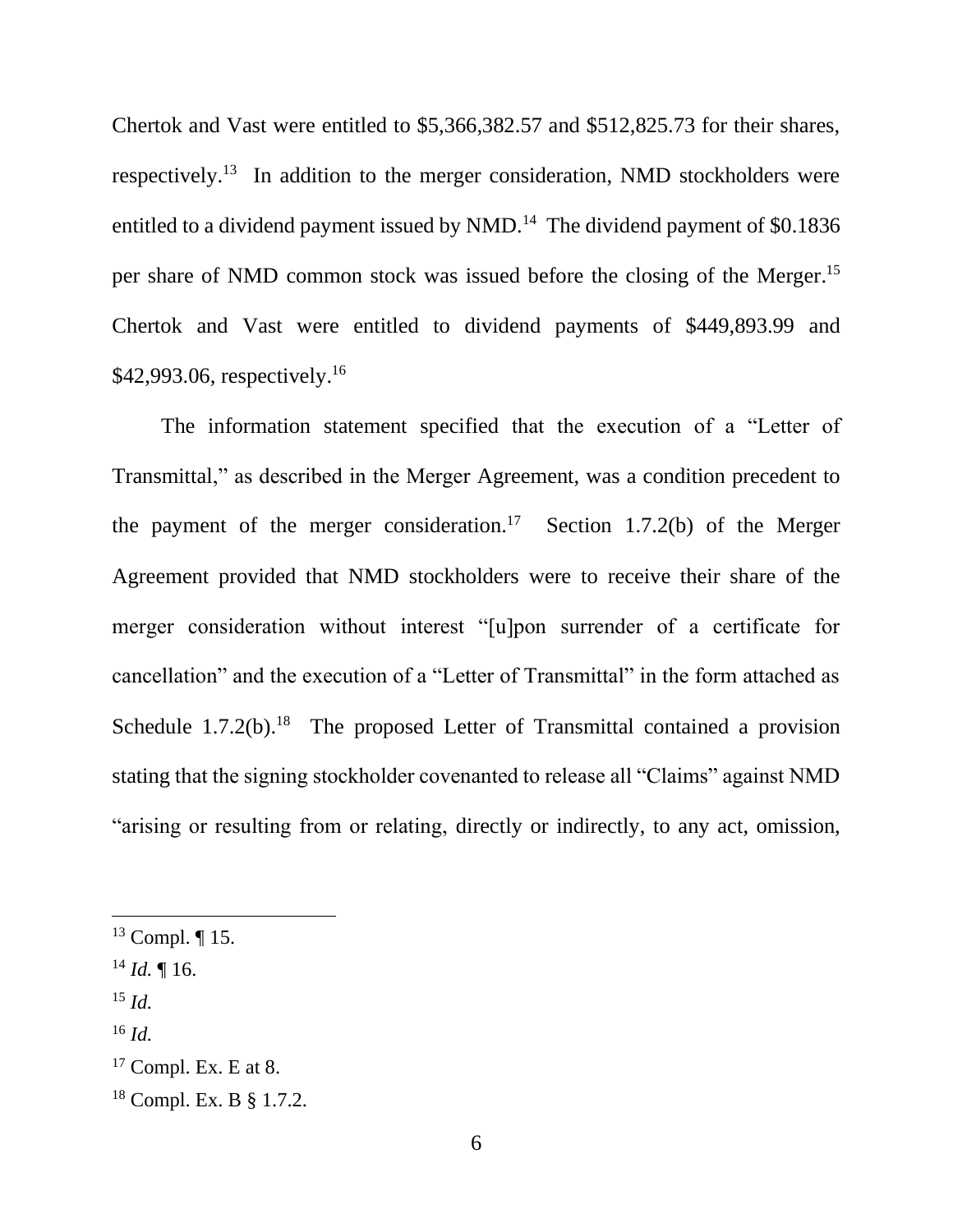event or occurrence prior to the Closing relating to [NMD], the [s]hares or to any rights or interest with respect to [NMD] or the [s]hares."<sup>19</sup>

On September 18, 2013, Chertok and Vast sent NMD appraisal demands for most of their common and preferred shares.<sup>20</sup> On October 24, 2013, Chertok and Vast sent NMD notices of withdrawal of their appraisal demands for all but a small portion of those shares.<sup>21</sup> For the shares subject to the notices of withdrawal, the plaintiffs' appraisal rights expired concurrent with the notice.<sup>22</sup> For the remaining shares subject to the plaintiffs' appraisal demands, the plaintiffs' appraisal rights expired 120 days after the effective time of the Merger.<sup>23</sup> Chertok and Vast did not execute the Letter of Transmittal containing the release or surrender any stock certificates at that time. 24

#### **C. Chertok's New York Litigation**

At the time the Merger closed, Chertok was in the process of appealing a decision in New York federal court. That litigation was filed by NMD against

 $19$  Compl. Ex. E at 6.

<sup>&</sup>lt;sup>20</sup> Compl. ¶ 21. Specifically, Chertok and Vast sent NMD appraisal demands for 2,400,000 of 2,450,403 common shares, and 84,836 of 169,672 preferred stock shares. *Id.*

<sup>&</sup>lt;sup>21</sup> *Id.*  $\parallel$  22. The notices of withdrawal were for all but 5,000 common shares and 500 preferred shares. *Id.*

<sup>22</sup> *Id.* ¶¶ 22, 24; *see* 8 *Del. C.* § 262(e).

<sup>23</sup> Compl. ¶ 24; *see* 8 *Del. C.* § 262(e).

<sup>24</sup> Compl. ¶ 29.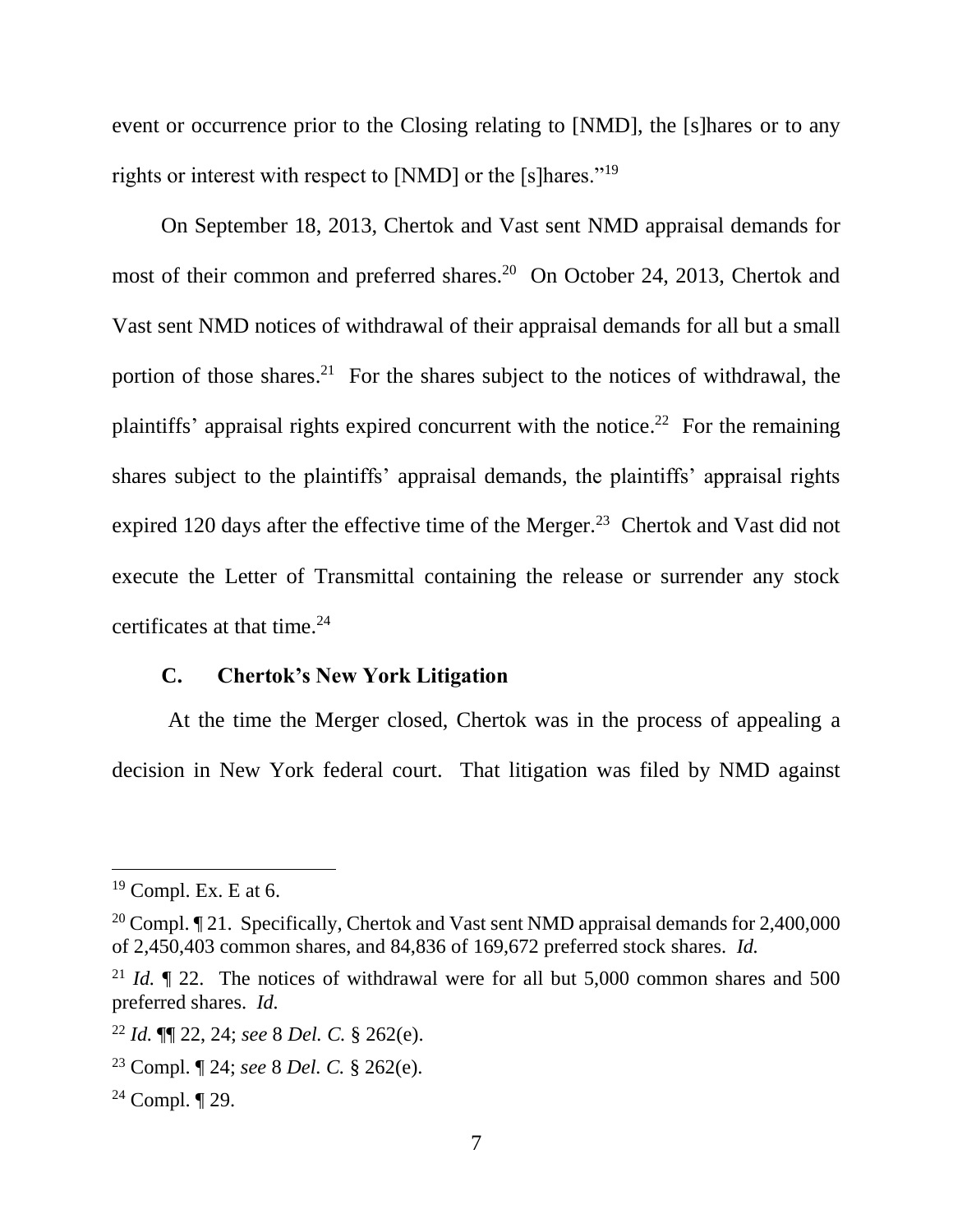Chertok on August 26, 2011 in the United States District Court for the Southern District of New York (the "New York Action").<sup>25</sup> NMD brought claims for, among other things, cybersquatting, breach of fiduciary duty for misappropriation of domain names, and conversion of domain names.<sup>26</sup> NMD alleged that, after purportedly discovering that Chertok had stolen funds from the company in 2005, NMD's stockholders elected a new board of directors that excluded Chertok.<sup>27</sup>

 Chertok answered NMD's complaint on October 10, 2011 but did not assert counterclaims. 28 On December 21, 2011, NMD filed an amended complaint, which included an allegation that Chertok had taken the position during a meet and confer that certain corporate actions—including the appointment of a new board of directors and the authorization and issuance of NMD shares—were invalid.<sup>29</sup> The parties subsequently reached a settlement agreement and the New York Action was dismissed on January 25, 2012. 30

In the years that followed, Chertok repeatedly and unsuccessfully sought to vacate that settlement agreement. After Chertok moved *pro se* to vacate the

<sup>25</sup> Amended Complaint, *NMD InterActive, Inc. v. Chertok*, C.A. No. 1:11-cv-06011-RJS (S.D.N.Y.); Def.'s Reply Br. Ex. A (Dkt. 19).

<sup>26</sup> *Id.* ¶¶ 108-38.

 $^{27}$  *Id.* ¶ 6.

<sup>28</sup> Def.'s Reply Br. Ex. B.

<sup>&</sup>lt;sup>29</sup> Def.'s Reply Br. Ex. A  $\P$  95-102.

<sup>30</sup> *See* Def.'s Reply Br. Ex. B.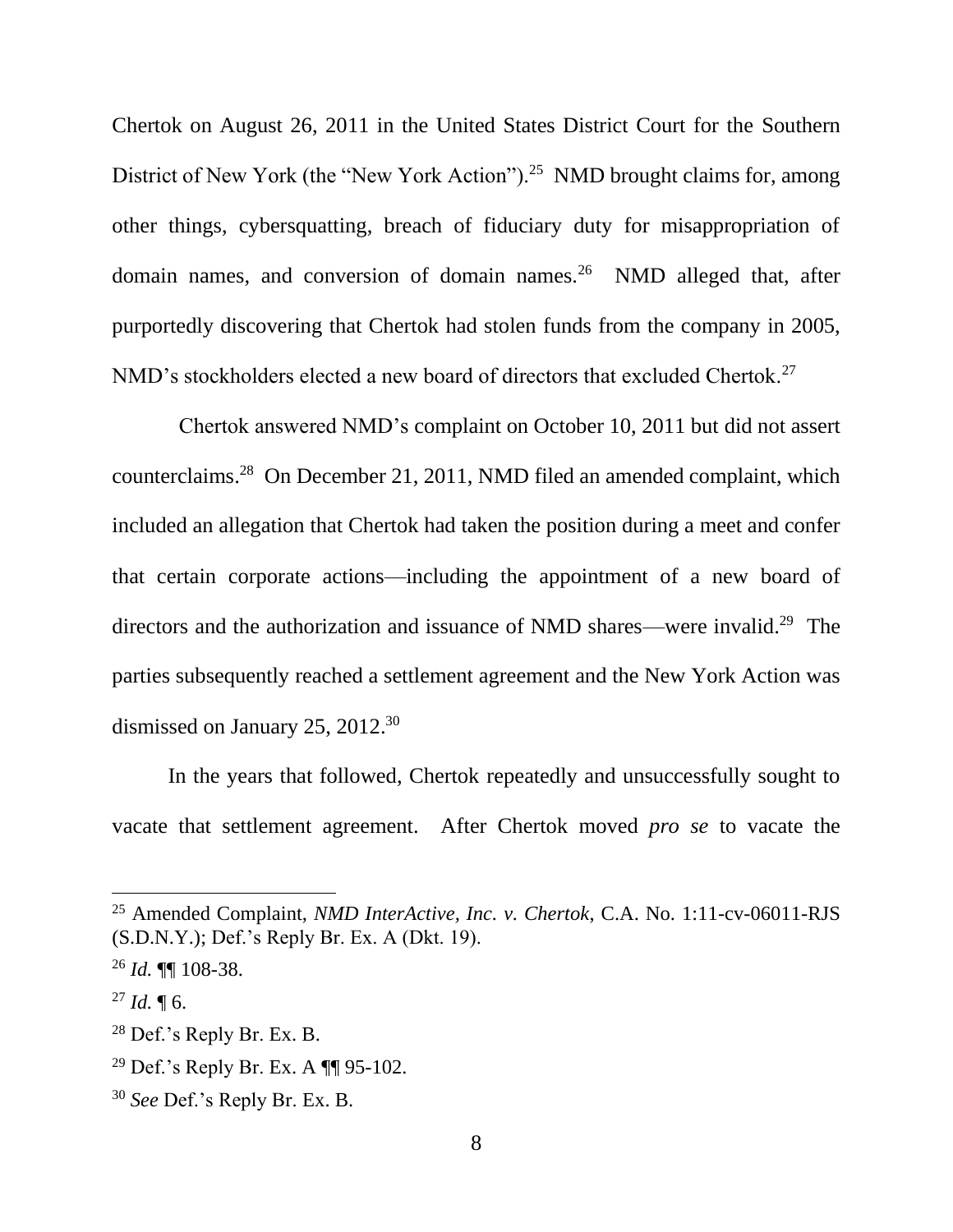settlement, on March 18, 2013, the Southern District denied Chertok's motion and sanctioned Chertok for his "objectively unreasonable conduct in 'propounding factual contentions concerning the settlement lacking any evidentiary support whatsoever.<sup>'"31</sup> After Chertok appealed, the United States Court of Appeals for the Second Circuit upheld one of the three grounds for sanctions, reversed the others, and remanded.<sup>32</sup>

On remand, the Southern District reduced the sanctions award, which Chertok again appealed.<sup>33</sup> On April 29, 2016, while Chertok's second appeal was pending, he filed a pre-motion letter with the Southern District, describing a contemplated motion to vacate the court's prior orders on the basis of fraud on the court.<sup>34</sup> In that letter, Chertok contended that certain disputed NMD stockholder meetings and board actions from nearly a decade earlier had not occurred.<sup>35</sup>

On June 7, 2016, the Second Circuit affirmed the Southern District's reduced sanctions award.<sup>36</sup> On June 16, 2016, the Southern District construed Chertok's pre-

<sup>31</sup> *NMD Interactive, Inc. v. Chertok*, 2017 WL 993069, at \*1 (S.D.N.Y. Mar. 13, 2017) (quoting *NMD Interactive, Inc. v. Chertok*, 2013 WL 1385213, at \*12 (S.D.N.Y. Mar. 18, 2013)).

<sup>32</sup> *StreetEasy, Inc. v. Chertok*, 752 F.3d 298, 301 (2d Cir. 2014).

<sup>33</sup> *StreetEasy, Inc. v. Chertok*, 651 F. App'x 37, 38 (2d Cir. 2016).

<sup>34</sup> Dkt. 23, Ex. 1A at 1.

<sup>35</sup> *Id.* at 1-3.

<sup>36</sup> *Chertok*, 651 F. App'x at 40.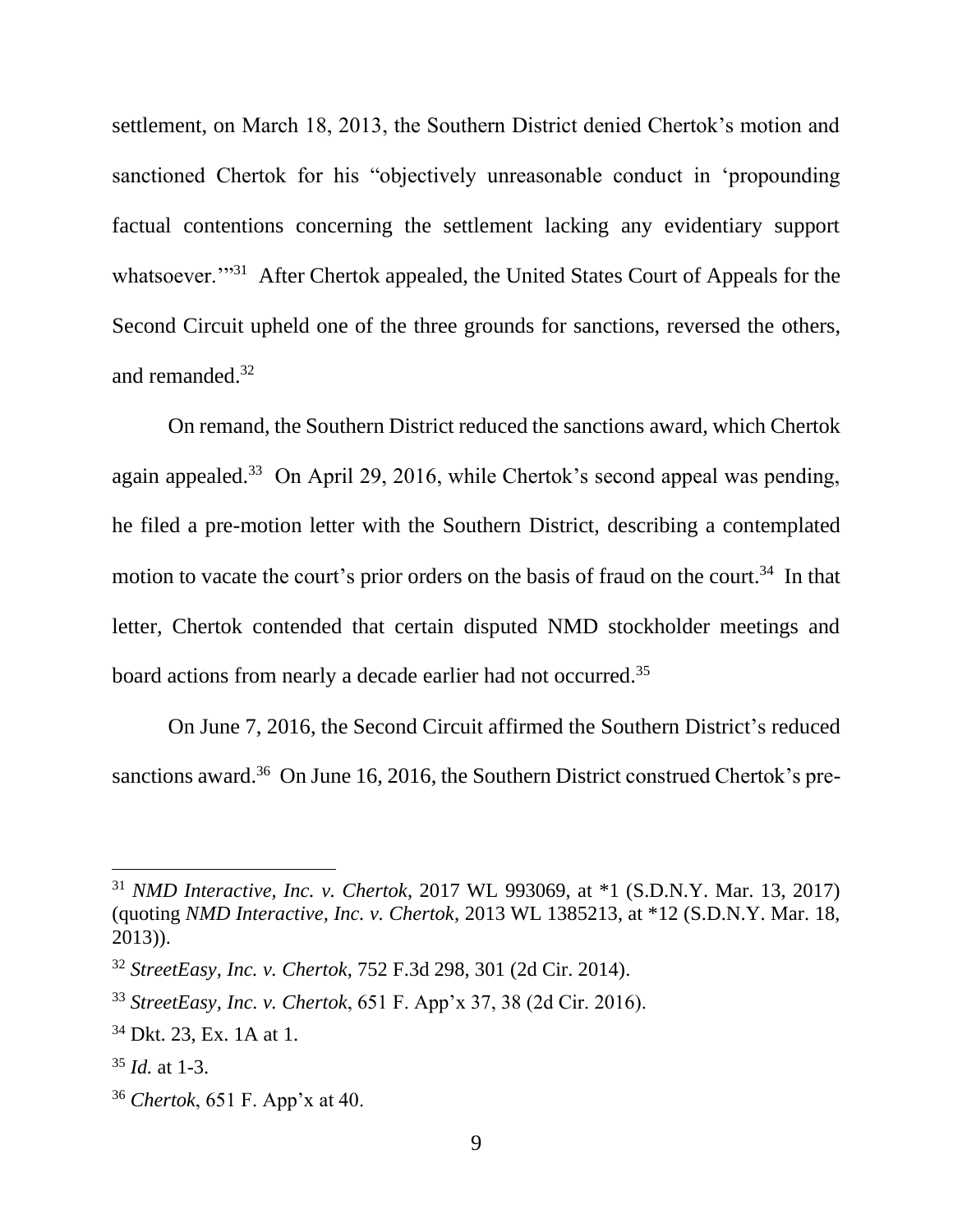motion letter as a motion seeking reargument and denied it.<sup>37</sup> On July 1, 2016, Chertok moved for reconsideration, and NMD moved to enjoin Chertok from future filings.<sup>38</sup>

The New York Action culminated in a March 13, 2017 opinion in which the Southern District denied Chertok's July 1, 2016 motion for reconsideration and confirmed the sanctions award.<sup>39</sup> The court declined to grant NMD's request to enjoin Chertok from making future filings but found that there was "no doubt that [Chertok] has a demonstrated history of filing vexatious, harassing, and duplicative motions for which he appears to lack an objective good-faith expectation of prevailing."<sup>40</sup> On March 26, 2018, the Second Circuit summarily affirmed.<sup>41</sup>

#### **D. The Parties' Payment Negotiations**

Meanwhile, Zillow and the plaintiffs began what would become a six-year course of negotiations regarding payment of the merger consideration and dividends. 42 On June 4, 2015, Zillow contacted Chertok's counsel by e-mail, attaching a "short-form" Letter of Transmittal.<sup>43</sup> The revised Letter of Transmittal

<sup>43</sup> *Id.* ¶ 34; Compl. Ex. E at 17.

<sup>37</sup> *See* Def.'s Reply Br. Ex. B.

<sup>38</sup> *See id.*

<sup>39</sup> *Chertok*, 2017 WL 993069, at \*1-2, \*5.

<sup>40</sup> *Id.* at \*5.

<sup>41</sup> *StreetEasy, Inc. v. Chertok*, 730 F. App'x 4, 6 (2d Cir. 2018).

 $42$  Compl.  $\P$  30.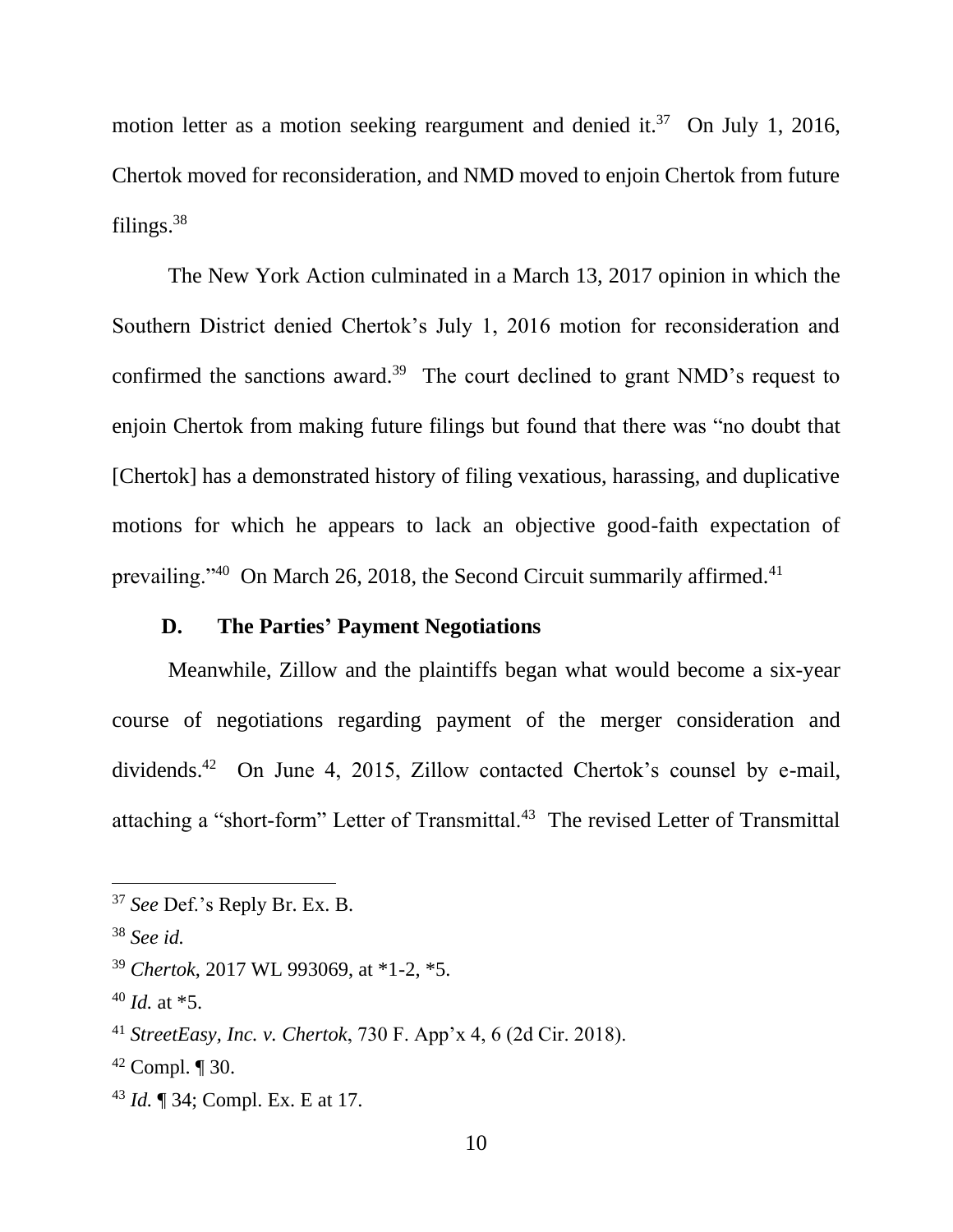removed the release and waiver provisions that were in the prior version but included a confidentiality clause and a provision acknowledging that the stockholder would only have the right to receive the merger consideration with respect to the shares surrendered.<sup>44</sup> Chertok did not execute the revised Letter of Transmittal, purportedly believing that it contained a "hidden waiver."<sup>45</sup>

After August 26, 2019, Zillow withdrew its request for a Letter of Transmittal.<sup>46</sup> Zillow informed the plaintiffs that it would mail checks for the funds upon receipt of each plaintiffs' IRS Form W-9, containing the plaintiffs' tax identification numbers.<sup>47</sup> The plaintiffs declined to provide the information at that time.

As of October 2019, Zillow stated that it continued to hold approximately \$5,733,709.96 of merger consideration and dividends for Chertok and

- <sup>46</sup> *Id.* ¶ 39.
- <sup>47</sup> *Id.*

<sup>44</sup> *Id.* at 21.

<sup>45</sup> Compl. ¶ 34.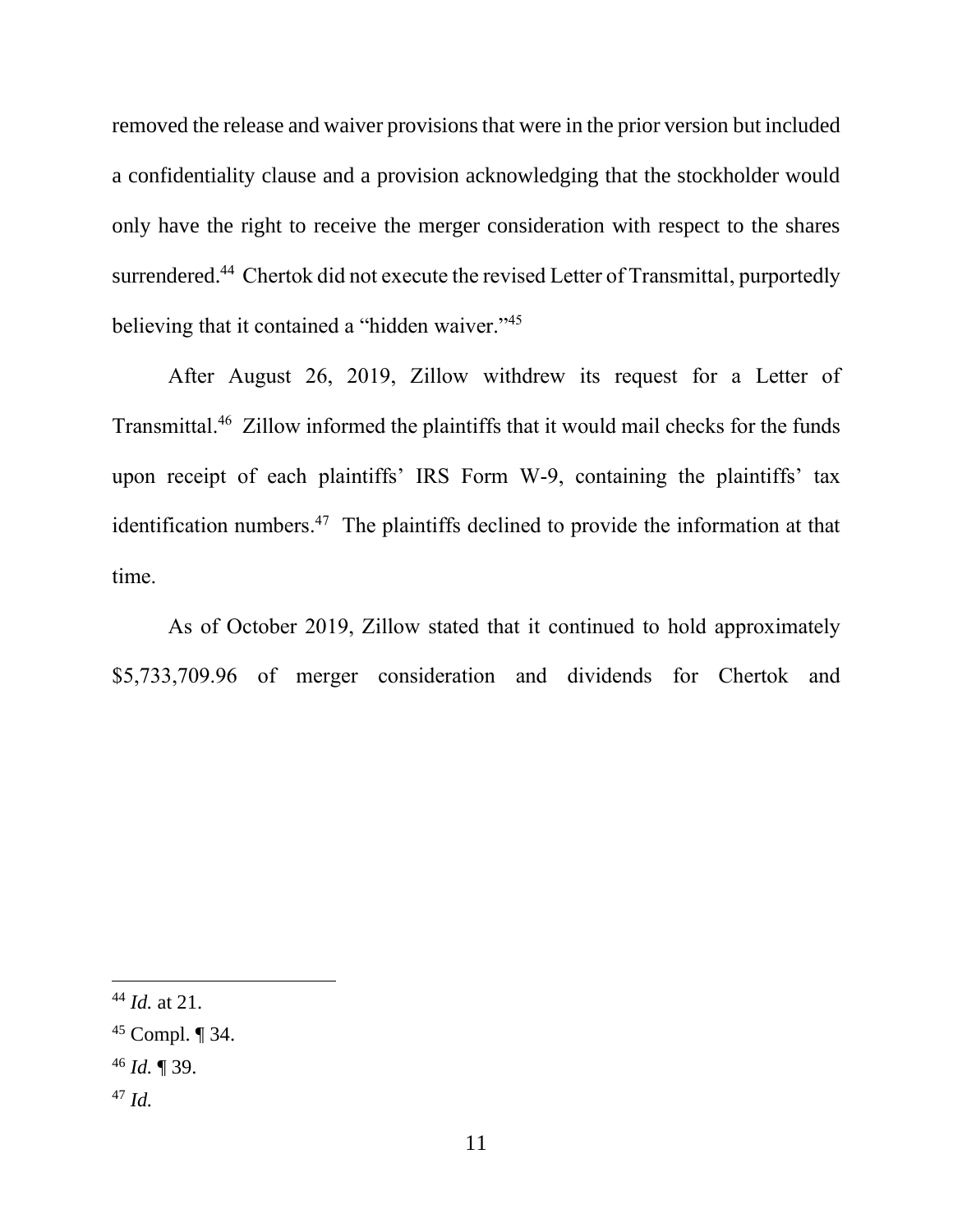approximately \$547,926.57 for Vast Ventures.<sup>48</sup> On October 11, 2019, the plaintiffs sent Zillow executed Form W-9s.<sup>49</sup> On October 24, 2019, they filed this lawsuit.<sup>50</sup>

On October 27, 2019, Zillow's bank sent two checks with a combined value of \$490,000 to the plaintiffs' counsel for the dividend funds owed to the plaintiffs but continued to withhold the merger consideration.<sup>51</sup> The plaintiffs' counsel requested documentary support from Zillow to substantiate the accuracy of the amount of the dividend and the amount of withheld merger consideration.<sup>52</sup> In November and December 2019, Zillow delivered explanations of the calculations but no documentary support.<sup>53</sup> The plaintiffs returned the checks to Zillow.<sup>54</sup>

## **E. This Litigation**

The plaintiffs' October 24, 2019 Verified Complaint alleges that Zillow breached NMD's certificate of incorporation by withholding the merger consideration and dividends from the plaintiffs.<sup>55</sup> The plaintiffs' theory is that the

<sup>54</sup> *Id.* at 5.

<sup>48</sup> *Id.* ¶ 36.

<sup>49</sup> *Id.* ¶ 39. The Form W-9s sent on October 11, 2019 were signed with digital signatures. Dkt. 23, Ex. 4 at 2. Zillow informed the plaintiffs on October 23, 2019 that the bank holding the contested funds required handwritten signatures and had rejected the documents. *Id.* The plaintiffs sent Zillow re-executed Form W-9s later that day. *Id.* at 1.  $50$  Dkt. 1.

<sup>51</sup> Pls.' Answering Br. 4.

<sup>52</sup> *Id.*

<sup>53</sup> *Id.* at 4-5.

<sup>55</sup> Compl. ¶ 3.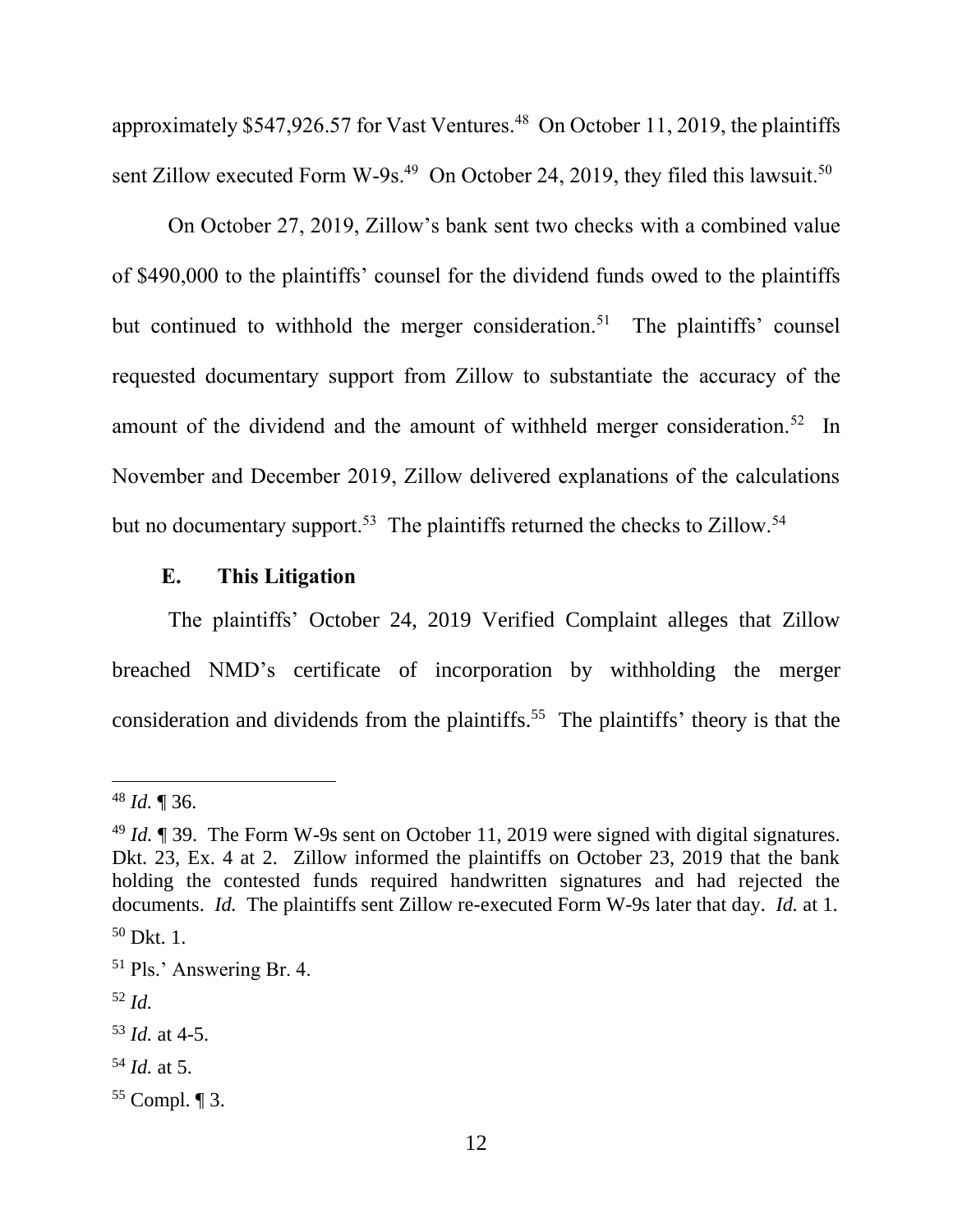conditions precedent to payment in the Merger Agreement are irrelevant because NMD's certificate of incorporation creates an unconditional obligation requiring Zillow to pay the contested funds.<sup>56</sup> In the event of a deemed liquidation event such as a merger, NMD's certificate of incorporation required (with certain exceptions) that the consideration be distributed to stockholders on a pro rata basis.<sup>57</sup>

The plaintiffs assert a claim for breach of contract and specific performance based on NMD's charter, entitling the plaintiffs to "pre-judgment interest running from the date that the [m]erger [c]onsideration should have been paid to the date of payment."<sup>58</sup> In the alternative, the plaintiffs assert an unjust enrichment claim.<sup>59</sup> Chertok and Vast seek merger consideration of \$5,366,382.57 and \$512,825.73 and cash dividends of \$449,893.99 and \$42,993.06, respectively.<sup>60</sup> In total, the plaintiffs seek an amount no less than \$6,372,095.35, plus pre-judgment interest and costs.<sup>61</sup>

On February 17, 2020, Zillow filed a motion to dismiss the Complaint. Then-Chancellor Bouchard heard argument on Zillow's motion to dismiss on November 4, 2020. After this action was reassigned to me, I heard reargument on July 20, 2021.

- <sup>59</sup> *Id.* ¶¶ 53-59.
- <sup>60</sup> *Id.* ¶¶ 41, 43, 48.
- <sup>61</sup> *Id.* ¶¶ 52, 59.

<sup>56</sup> *Id.* ¶¶ 13-17.

<sup>57</sup> *Id.* ¶ 14; Compl. Ex. A at 3-4.

<sup>58</sup> Compl. ¶¶ 42, 45.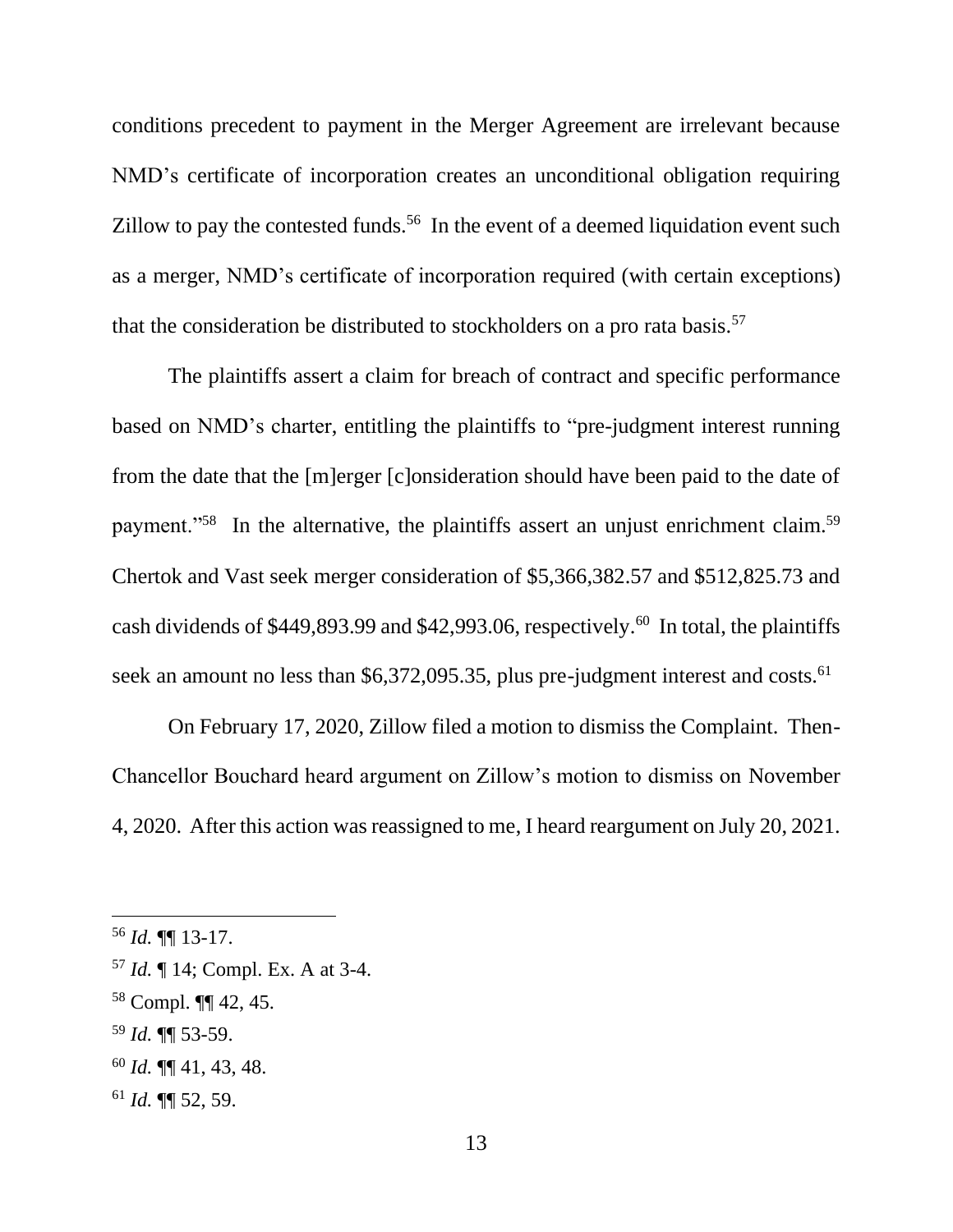#### **II. LEGAL ANALYSIS**

Zillow has moved to dismiss the Complaint pursuant to Court of Chancery Rule 12(b)(6) for failure to state a claim upon which relief can be granted. When considering such a motion:

> (i) all well-pleaded factual allegations are accepted as true; (ii) even vague allegations are well-pleaded if they give the opposing party notice of the claim; (iii) the Court must draw all reasonable inferences in favor of the non-moving party; and [(iv)] dismissal is inappropriate unless the plaintiff would not be entitled to recover under any reasonably conceivable set of circumstances susceptible of proof. $62$

In moving to dismiss, Zillow asserts that the plaintiffs are not entitled to relief because they failed to comply with the Merger Agreement. Zillow also contends that the claims raised in the Complaint are time barred. Because I find the threshold issue of untimeliness to be dispositive, I grant the defendant's motion and dismiss the Complaint in its entirety.<sup>63</sup> I therefore need not reach the merits of the plaintiffs' claims.

<sup>62</sup> *Savor, Inc. v. FMR Corp.*, 812 A.2d 894, 896-97 (Del. 2002) (citation omitted).

 $63$  At reargument on the motion to dismiss, counsel for the plaintiffs asserted that the merits must be addressed before the court can consider whether the claims are timely. Mot. to Dismiss Hr'g Tr. at 22-23. I disagree. Where laches is plain on the face of the complaint, it would be inefficient for the court to first assess the merits and then determine whether the claims were timely. *See, e.g.*, *In re Dean Witter P'ship Litig.*, 1998 WL 442456, at \*3 (Del. Ch. July 17, 1998) (granting a motion to dismiss because claims were time barred without evaluating the merits of the claims); *see also In re Tyson Foods, Inc.*, 919 A.2d 563, 584 (Del. Ch. 2007) (stating that the matter of timeliness was "properly raised on a motion to dismiss").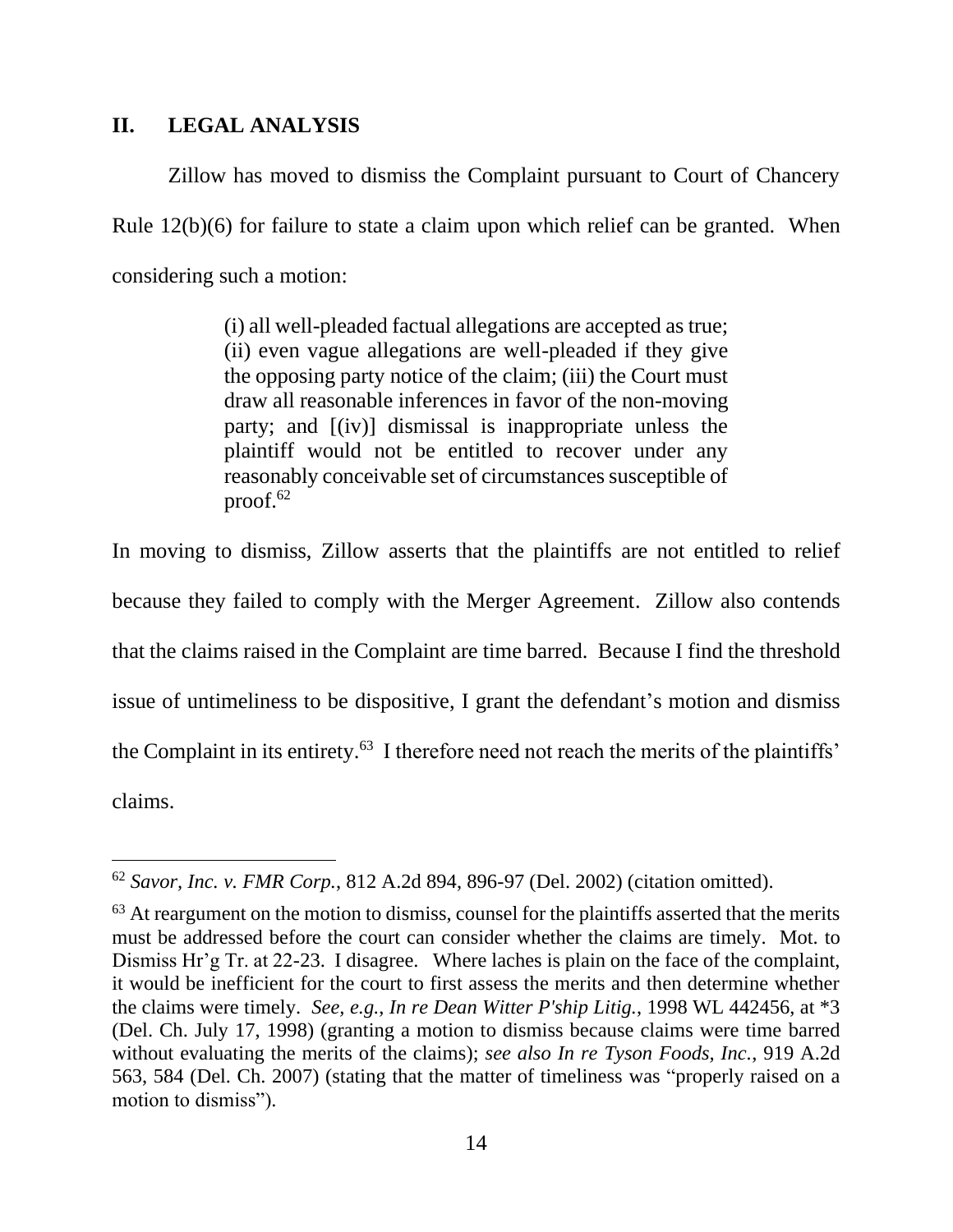## **A. The Plaintiffs' Complaint Was Filed Years After the Statute of Limitations Lapsed.**

As the plaintiffs point out, a laches defense is generally ill suited to resolution at the pleadings stage. $64$  But where "it is clear from the face of the complaint that [laches] exist and the plaintiff can prove no set of facts to avoid it," dismissal under Rule  $12(b)(6)$  may be appropriate.<sup>65</sup>

When a plaintiff brings a claim in the Court of Chancery that is legal in nature and seeks legal relief, "the statute of limitations (and its tolling doctrines) . . . appl[ies] strictly and laches [does] not apply." 66 This principle prevents a plaintiff

<sup>64</sup> Pls.' Answering Br. 25; *see, e.g.*, *Reid v. Spazio*, 970 A.2d 176, 182-83 (Del. 2009) (explaining that "affirmative defenses, such as laches, are not ordinarily well-suited for treatment" on a motion to dismiss).

<sup>65</sup> *Reid*, 970 A.2d at 183-84; *see also Akrout v. Jarkoy*, 2018 WL 3361401, at \*11 (Del. Ch. July 10, 2018) (explaining that "[w]hen it is clear from the 'face of the complaint' that the claims are time-barred . . . it is appropriate to adjudicate the claims then and there on a motion to dismiss rather than kick the can down the road to summary judgment" (quoting *Bean v. Fursa Cap. P'rs, LP*, 2013 WL 755792, at \*6 (Del. Ch. Feb. 28, 2013))); *Winklevoss Capital Fund, LLC. Liab. Co. v. Shaw*, 2019 WL 994534 at \*4-6 (Del. Ch. Mar. 1, 2019) (dismissing counterclaims on a Rule 12(b)(6) motion as time barred where common law claims seeking common law remedies were filed after the statute of limitations lapsed).

<sup>66</sup> *Kraft v. WisdomTree Invs., Inc.*, 145 A.3d 969, 983 (Del. Ch. 2016); *see also Scharf v. Edgcomb Corp.*, 864 A.2d 909, 911 (Del. 2004) (strictly applying the statute of limitations and not applying laches to a claim brought in the Court of Chancery that was purely legal in nature). Such claims do not ordinarily fall within the jurisdiction of this court. Section 111 of the Delaware General Corporation Law, however, provides this court with jurisdiction over a civil action to enforce a certificate of incorporation. 8 *Del. C.* § 111.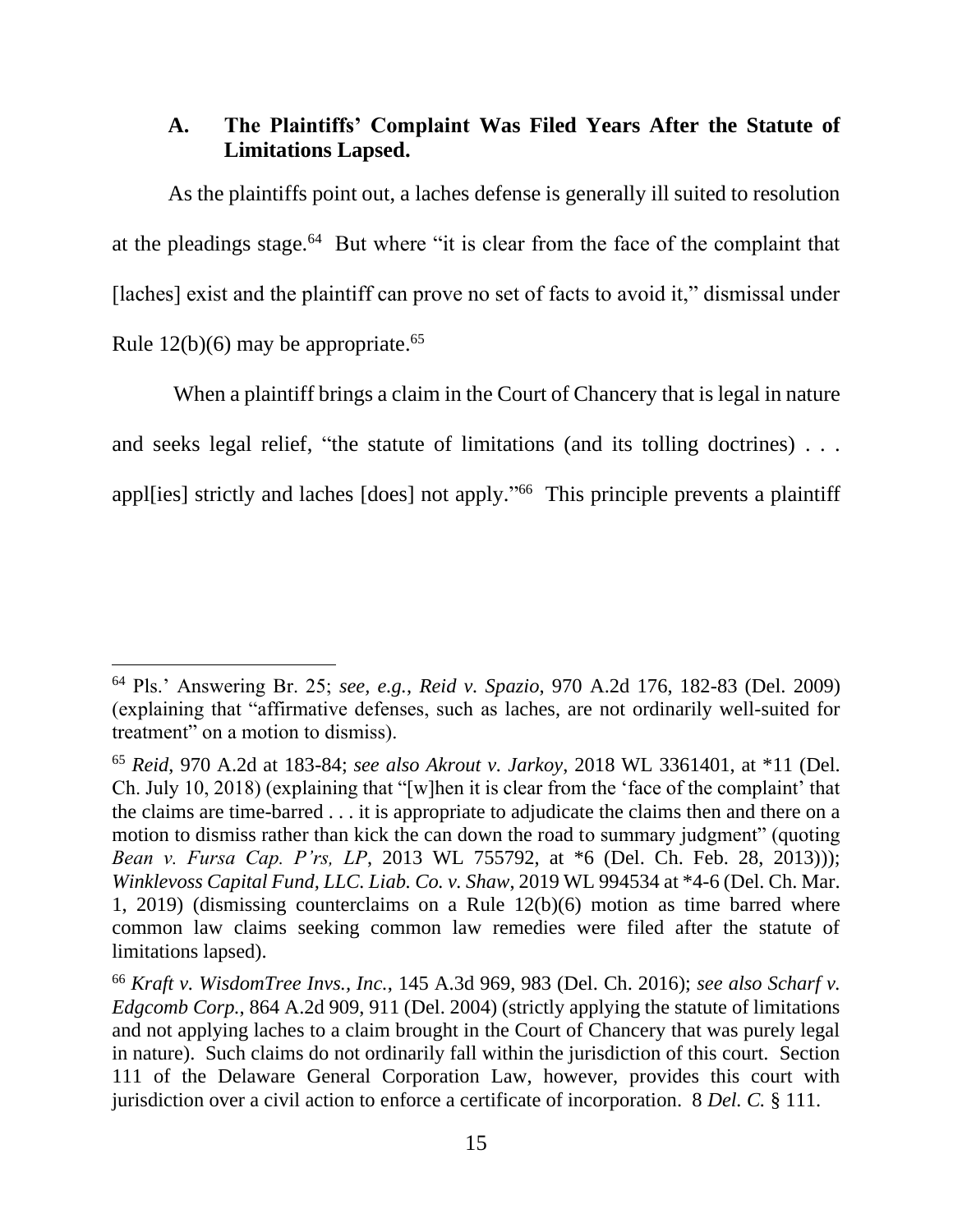from "circumvent[ing] the statutory time bar that would have applied to the same claim if it had been brought in a court of law." 67

Here, the plaintiffs bring a legal claim for breach of contract and a claim, in the alternative, for unjust enrichment.<sup>68</sup> "The statute of limitations at 10 *Del. C.* § 8106 requires a plaintiff to bring a breach of contract claim within three years of the accrual of the cause of action."<sup>69</sup> "The cause of action for a breach of contract accrues 'at the time of the wrongful act, even if the plaintiff is ignorant of the wrong.'''<sup>70</sup>

<sup>67</sup> *Kraft*, 145 A.3d at 983; *BioVeris Corp. v. Meso Scale Diagnostics, LLC*, 2017 WL 5035530 at \*5 (Del. Ch. Nov. 2, 2017) (stating that a "plaintiff 'should not be placed in a potentially better position [due to filing in the Court of Chancery] to seek to avoid a statute of limitation than if she had filed in a Delaware court of law by invoking the more flexible doctrine of laches'" (quoting *Kraft*, 145 A.3d at 976)).

<sup>68</sup> *Crosse v. BCBSD, Inc.*, 836 A.2d 492, 497 (Del. 2003) (holding that unjust enrichment claims brought with breach of contract claims are legal claims); *Dickerson v. Vills. of Five Points Prop. Owners Ass'n, Inc.*, 2020 WL 7251512, at \*5 (Del. Ch. Dec. 9, 2020) (holding that if an unjust enrichment claim "serves 'as an alternate theory of recovery for a contract claim,' and money damages will make the plaintiff whole, it is a legal claim") (citation omitted); *Gelof v. Prickett, Jones & Elliott, P.A*., 2010 WL 759663, at \*1 (Del. Ch. Feb. 19, 2010) (stating that breach of contract claims are legal claims).

<sup>69</sup> *Am Gen. Hldgs. LLC v. Renco Grp., Inc.*, 2016 WL 4440476, at \*7 (Del. Ch. Aug. 22, 2016); *see also Vichi v. Koninklijke Philips Elecs. N.V.*, 2009 WL 4345724, at \*16 (Del. Ch. Dec. 1, 2009) (holding that an unjust enrichment claim that bears close resemblance to a legal claim is presumptively subject to the same statute of limitations as the legal claim); *Pulieri v. Boardwalk Props., LLC*, 2015 WL 691449, at \*13 (Del. Ch. Feb. 18, 2015) (applying the statute of limitations at 10 *Del. C.* § 8106 to an unjust enrichment claim).

<sup>70</sup> *Am Gen.*, 2016 WL 4440476, at \*7 (quoting *Fike v. Ruger*, 754 A.2d 254, 260 (Del. Ch. 1999)). Chertok does not dispute that he was aware of the alleged wrongs when they occurred. *See* Compl. ¶¶ 22, 24-25, 30; Pls.' Answering Br. 2-3.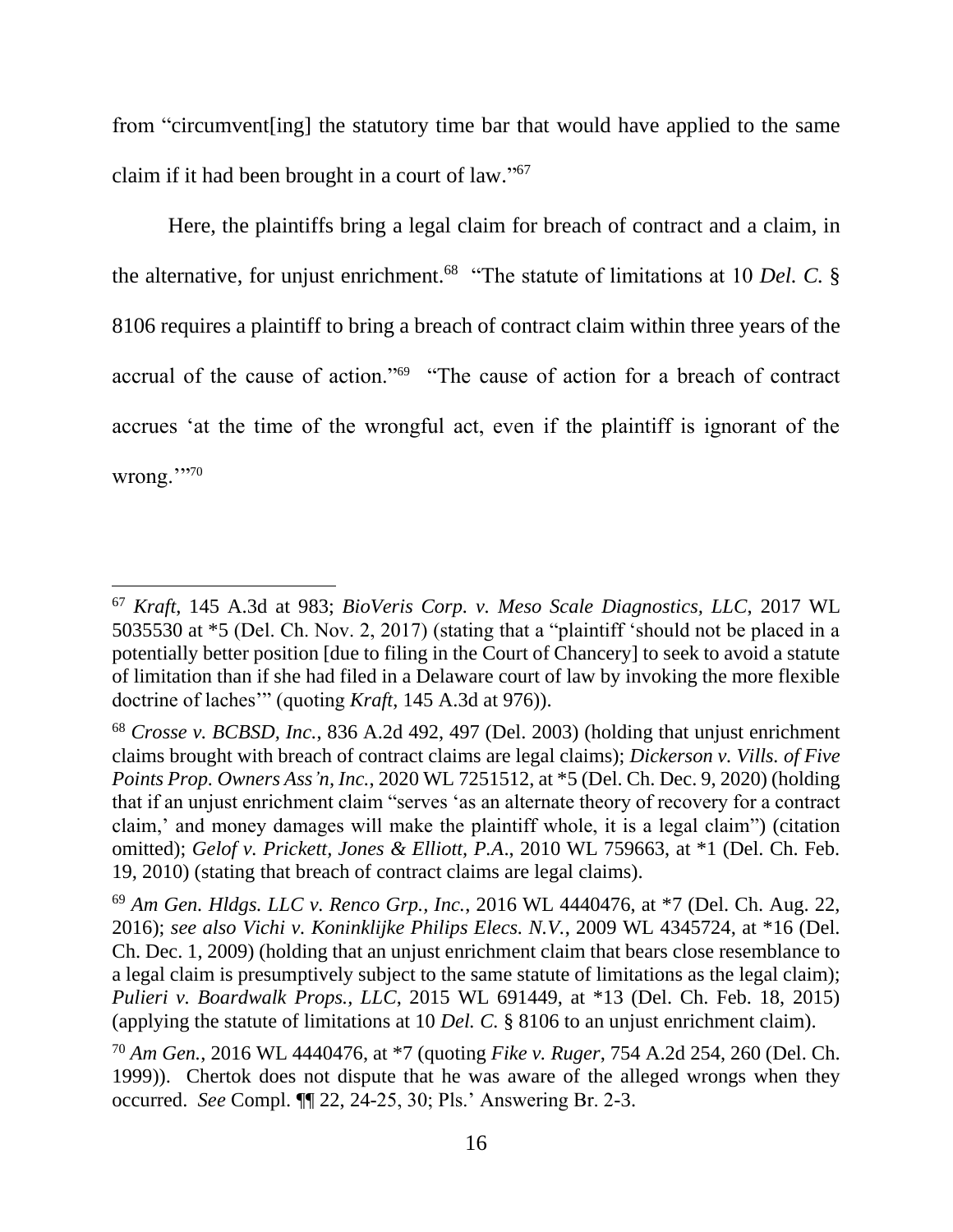Although the Complaint seeks "the relief of specific performance,"<sup>71</sup> I need not accept that characterization. The plaintiffs' claims ultimately seek monetary relief in the form of merger consideration, dividends, and interest.<sup>72</sup> Where a party seeks relief in the form of a monetary payment, a legal remedy exists and the equitable remedy of specific performance is inappropriate.<sup>73</sup> Even if I were to view the relief sought as equitable in nature, the three-year statute of limitations would apply by analogy.<sup>74</sup>

It is obvious from the face of the Complaint that the plaintiffs' claims are untimely. The plaintiffs filed this action on October 24, 2019—over six years after

<sup>&</sup>lt;sup>71</sup> Compl.  $\P$  41.

<sup>72</sup> *Id.* ¶¶ 40-49 (asking that the court order the defendant "to specifically perform its payment obligations under the NBD [certificate of incorporation] and . . . pay the [f]unds to [the] [p]laintiffs").

<sup>73</sup> *See Testa v. Nixon Unif. Serv., Inc.*, 2008 WL 4958861, at \*3 (Del. Ch. Nov. 21, 2008); Donald J. Wolfe & Michael A. Pittenger, *Corporate and Commercial Practice in the Delaware Court of Chancery* § 16.03[b][2] (2019) (explaining that specific performance is unavailable where money damages is "as complete, practical, and efficient to the ends of justice and its proper administration as the equitable remedy"). In fact, a plaintiff who seeks specific performance is admonished to act with even "greater alacrity than simply within the analogous limitations period." *Pulieri*, 2015 WL 691449, at \*11.

<sup>74</sup> *Kraft*, 145 A.3d at 983 ("When an equitable claim seeks legal relief or a legal claim seeks equitable relief, the Court also will apply the statute of limitations by analogy."); *see also Daugherty v. Highland Cap. Mgmt., L.P.*, 2018 WL 3217738, at \*7 (Del. Ch. June 29, 2018) (explaining that the court need not engage in a traditional laches analysis for a presumptively late-filed complaint); *Albert v. Alex. Brown Mgmt. Servs., Inc.*, 2005 WL 1594085, at \*12 (Del. Ch. June 29, 2005) ("[W]here the analogous statute of limitations at law has run, a plaintiff is barred from bringing suit without the necessity of the court engaging in a traditional laches analysis."). If a complaint is filed after the analogous limitations period, "prejudice to defendants . . . is presumed." *Baier v. Upper N.Y. Inv. Co. LLC*, 2018 WL 1791996, at \*11-12 (Del. Ch. Apr. 16, 2018).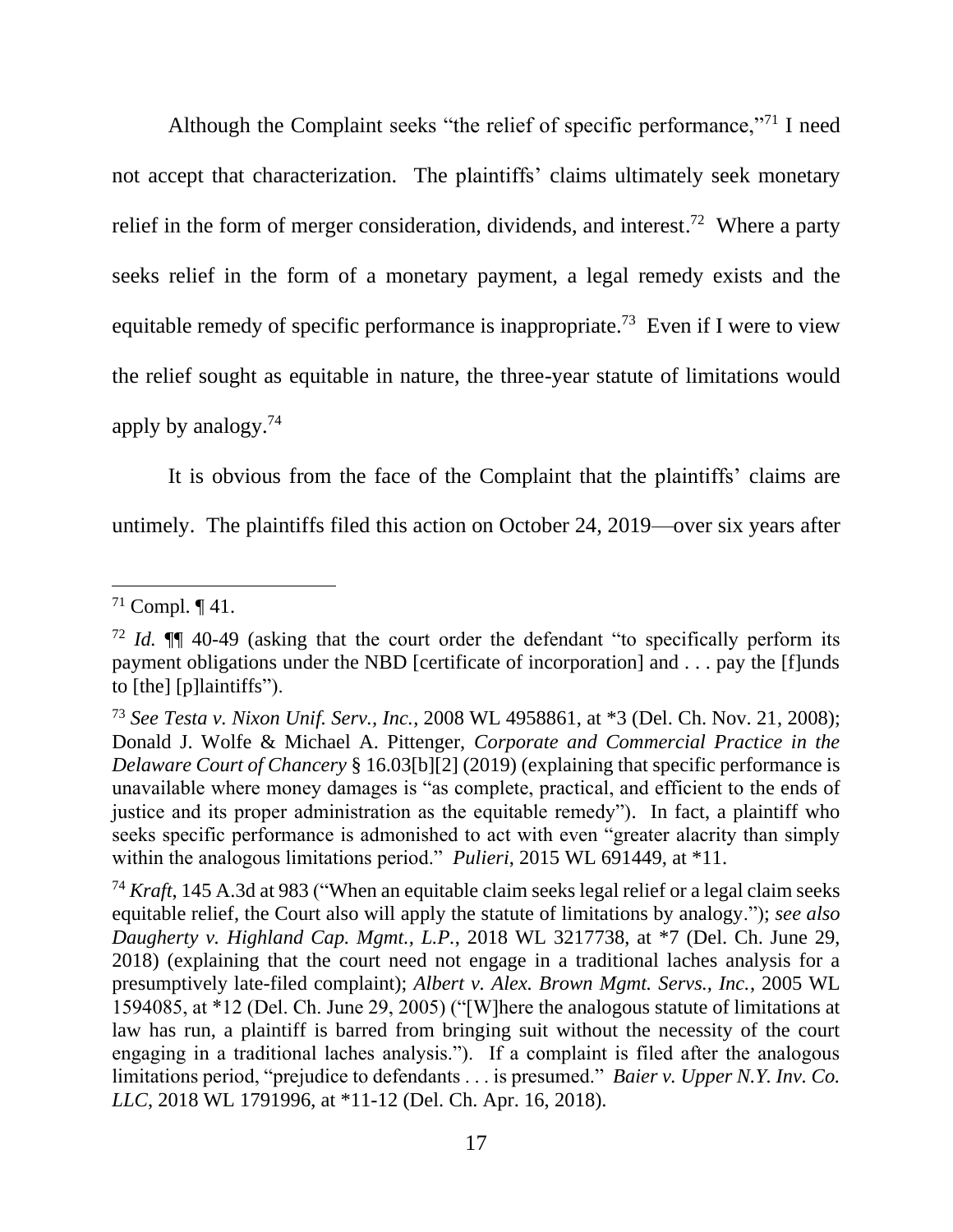the Merger closed on August 26, 2013 and more than three years after the applicable statute of limitations lapsed.<sup>75</sup> The plaintiffs allege that their entitlement to the dividend payments arose "upon closing."<sup>76</sup> At the latest, the plaintiffs' entitlement to the merger consideration arose in October 2013 when they withdrew the appraisal demands for the majority of their shares and December 2013 when their remaining appraisal rights expired. 77

# **B. No Tolling Doctrines Apply and No Extraordinary Circumstances Are Present.**

Because the plaintiffs' claims were filed years after the applicable statute of limitations lapsed, their claims must be dismissed as time barred "absent tolling or other extraordinary circumstances."<sup>78</sup> The plaintiffs argue that "unusual conditions or extraordinary circumstances" were created by the New York Action and that the doctrine of equitable tolling applies. In the alternative, the plaintiffs assert that the doctrine of quasi-estoppel prevents Zillow from asserting that the plaintiffs' claims

 $75$  Dkt. 1.

<sup>76</sup> Compl. ¶¶ 48-50.

<sup>77</sup> *Id.* ¶¶ 2, 44-45 ("Zillow was obligated to pay the Merger Consideration to Plaintiffs no later than October 24, 2013, the date that Plaintiffs withdrew their appraisal demands, or December 26, 2013, the date that all of Plaintiffs' appraisal rights expired.").

<sup>78</sup> *Kraft*, 145 A.3d at 982-83; *see also IAC/InterActiveCorp v. O'Brien*, 26 A.3d 174, 178 (Del. 2011); *de Adler v. Upper N.Y. Inv. Co. LLC*, 2013 WL 5874645, at \*12 (Del. Ch. Oct. 31, 2013) ("Where a party files a claim after the presumptive period, the claim is likely time-barred 'except in the 'rare' and 'unusual' circumstance that a recognized tolling doctrine excuses the late filing.'") (citation omitted).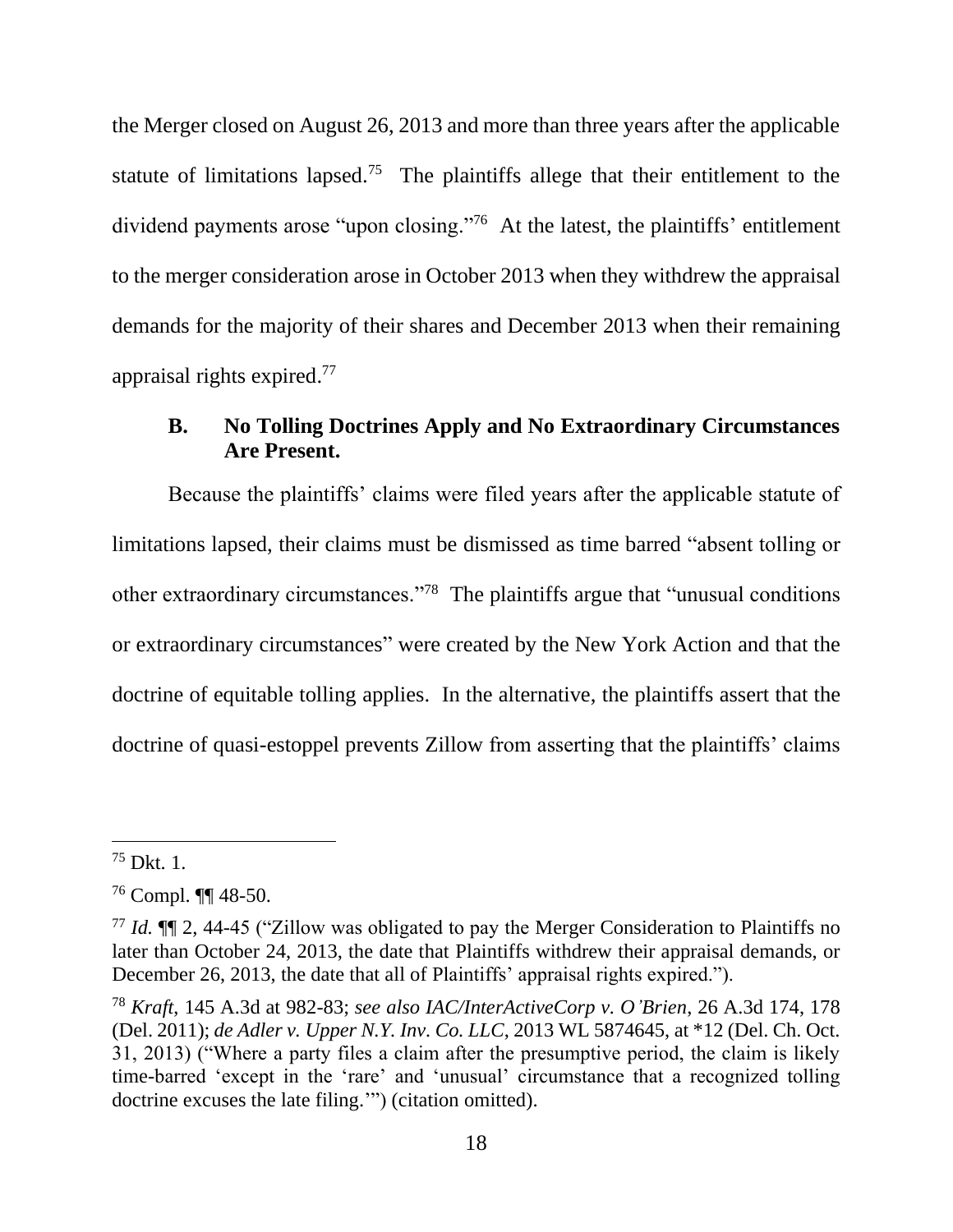are time barred; that the statute of limitations was deferred because a condition precedent was not met; and that 10 *Del. C*. § 8106(c) provides the applicable statute of limitations. For the reasons discussed below, the plaintiffs' arguments are meritless.

## 1. No Unusual Conditions or Extraordinary Circumstances Are Present to Toll the Limitations Period.

An untimely claim may be excused from dismissal on that basis in "rare" instances when the claimant can demonstrate "unusual conditions" or "extraordinary circumstances."<sup>79</sup> The plaintiffs argue that the New York Action and doctrine of acquiescence created such "unusual conditions or extraordinary circumstances," relying on the Delaware Supreme Court's decision in *IAC/InterActiveCorp v.*  O'Brien.<sup>80</sup> In that decision, the court explained that "[t]here is no precise definition of what constitutes unusual conditions or extraordinary circumstances" and that the Court of Chancery "must exercise its discretion, after considering all relevant facts."<sup>81</sup> The court outlined five factors that this court should consider:

> (1) whether the plaintiff had been pursuing his claim, through litigation or otherwise, before the statute of limitations expired; (2) whether the delay in filing suit was attributable to a material and unforeseeable change in the parties' personal or financial circumstances; (3) whether

<sup>79</sup> *Levey v. Brownstone Asset Mgmt., LP*, 76 A.3d 764, 772 (Del. 2013); *Winklevoss*, 2019 WL 994534, at \*5.

<sup>80</sup> 26 A.3d 174 (Del. 2011); Pls.' Answering Br. 35-38.

<sup>81</sup> *Id.* at 178.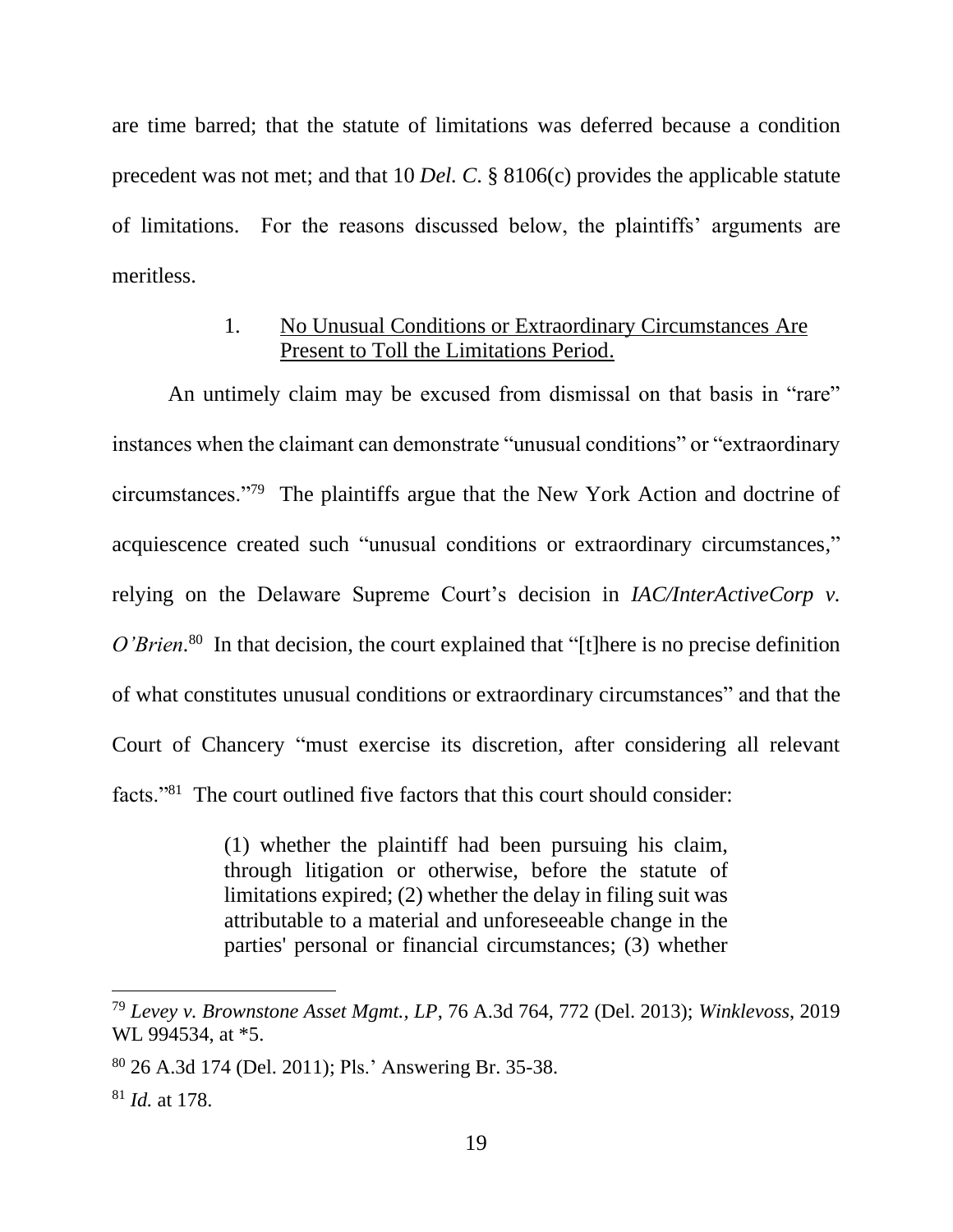the delay in filing suit was attributable to a legal determination in another jurisdiction; (4) the extent to which the defendant was aware of, or participated in, any prior proceedings; and (5) whether, at the time this litigation was filed, there was a bona fide dispute as to the validity of the claim.<sup>82</sup>

In *IAC*, a former CEO filed an action in Florida seeking indemnification from his employer, which had been acquired.<sup>83</sup> The acquirer was responsible for paying any funds granted to the CEO, "controlled that litigation from the outset," and "described itself as the real party in interest" rather than the employer.<sup>84</sup> The court ultimately found in the CEO's favor on summary judgement, but the employer went bankrupt before trial where the amount of funds owed were to be determined.<sup>85</sup> The former CEO then sued the acquirer in the Court of Chancery, which granted summary judgment in favor of the CEO despite the fact that his claims were brought after the statute of limitations had expired.<sup>86</sup> The Delaware Supreme Court affirmed and held that the "statute of limitations should not be applied because of 'unusual conditions or extraordinary circumstances.'" <sup>87</sup> The court emphasized that the CEO (1) began pursing his claims before the statute of limitations would have expired and

- <sup>84</sup> *Id.* at 178.
- <sup>85</sup> *Id.* at 177.
- <sup>86</sup> *Id.* at 175-77.
- <sup>87</sup> *Id.* at 178.

<sup>82</sup> *Id.*; *see also Levey*, 76 A.3d at 770.

<sup>83</sup> *IAC*, 26 A.3d at 176.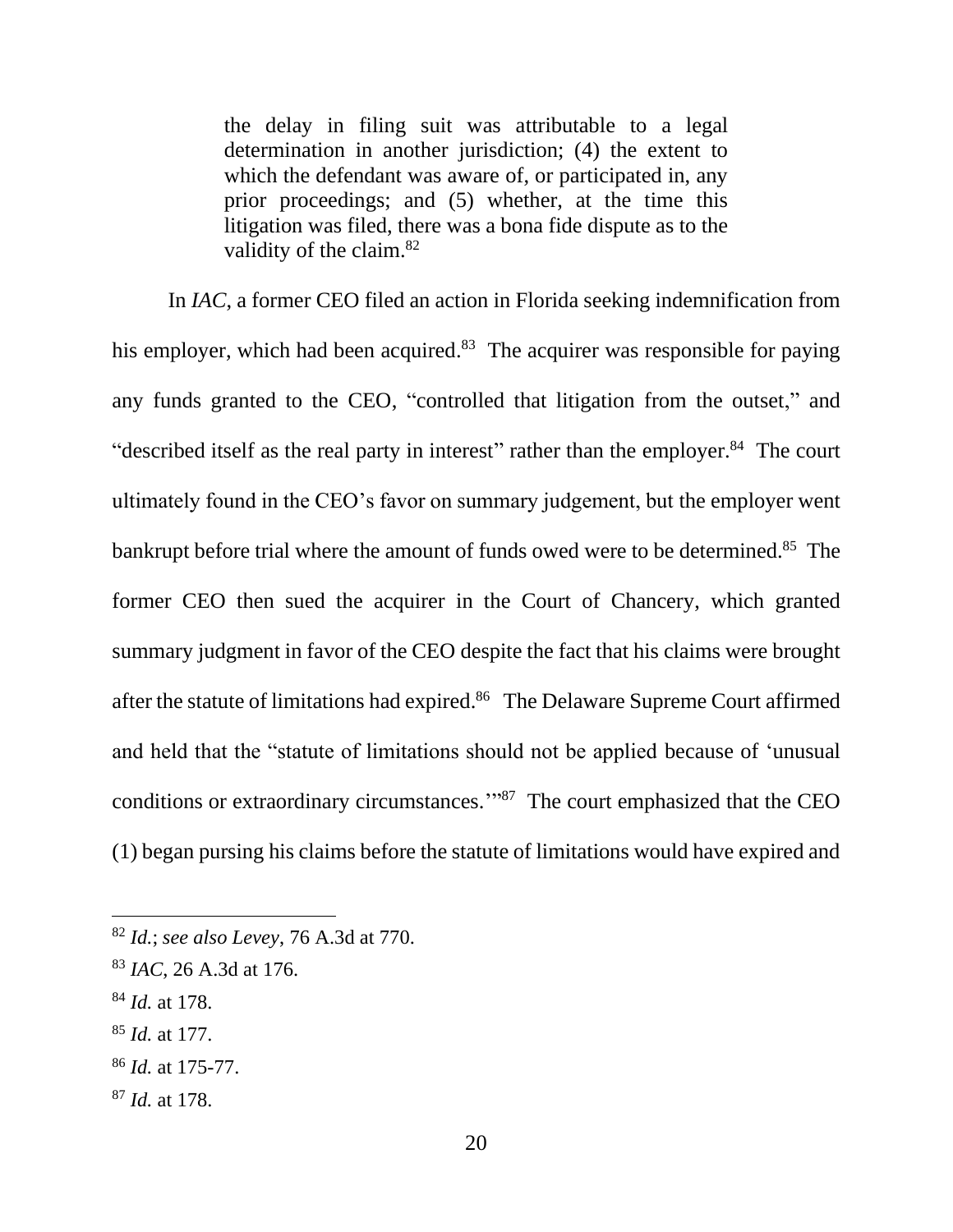continuously pursued those claims; (2) could not have proceeded against the acquirer while the Florida action was pending; and (3) had not expected his former employer to file for bankruptcy.<sup>88</sup> The court further emphasized that the CEO's claims were found meritorious in the Florida action.<sup>89</sup> As discussed below, the present matter materially differs from the circumstances presented in *IAC*. The weight of the *IAC* factors supports a finding that no "unusual conditions" or "extraordinary circumstances" are present that would excuse the plaintiffs' delay.

The plaintiffs assert that the first *IAC* factor is satisfied because Chertok

"pursued claims continuously since  $2011$ " in the New York Action.<sup>90</sup> But Chertok

was the defendant in that dispute and did not file any claims or counterclaims against

a. No Claims Were Pursued before the Statute of Limitations Expired.

<sup>88</sup> *Id.* at 178-79.

<sup>89</sup> *Id.* at 179.

<sup>90</sup> Pls.' Answering Br. 38. Chertok filed complaints against NMD in this court on August 29, 2012 and on August 21, 2013. *See* Def.'s Reply Br. Exs. E, G. In the first complaint, Chertok sought declarations that he was the sole director of NMD, that the other directors were not valid directors, and that all shares issued by NMD were void. Def.'s Reply Br. Ex. E ¶¶ 52-64. In the second complaint, Chertok and Vast Ventures sought specific performance ordering NMD to issue him shares of the company and to provide him with its financial statements as allegedly agreed to in a settlement agreement in the New York Action. Def.'s Reply Br. Ex. G ¶¶ 39-47. Neither complaint was served on NMD. *See* Def.'s Reply Br. Exs. F, G. The first complaint was voluntarily withdrawn by Chertok on April 25, 2013. Def.'s Reply Br. Ex. F at 1. The second complaint was dismissed with prejudice by the court on May 13, 2014. *Id.* Ex. G at 2. Even if the statute of limitations did not begin to run until May 13, 2014, the plaintiffs did not file this action until October 24, 2019—outside of the applicable three-year statute of limitations. Dkt. 1.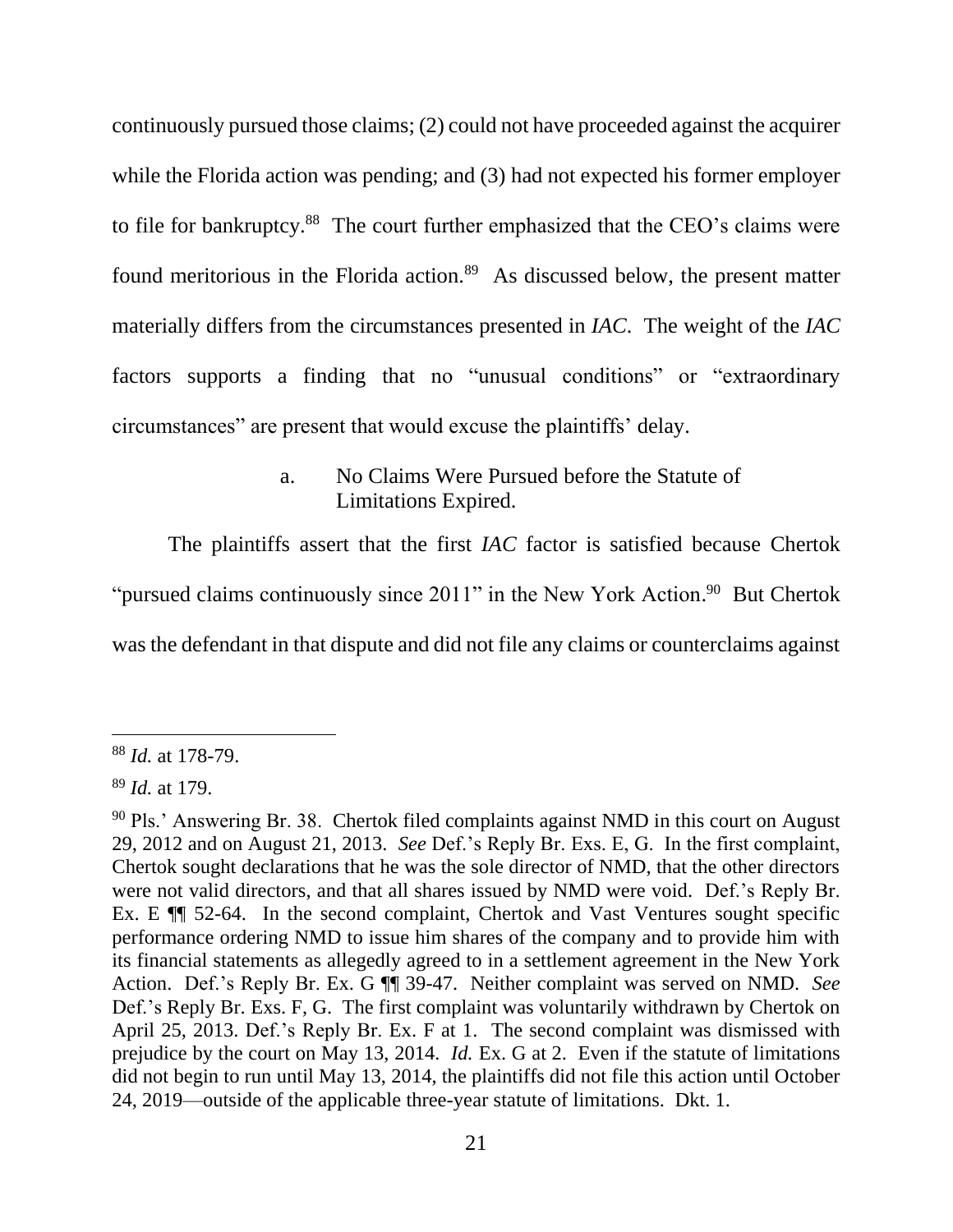NMD.<sup>91</sup> The litigation activity he undertook was largely focused on appealing sanctions issued by the Southern District and moving to rescind a settlement agreement. 92

The plaintiffs suggest that Chertok's litigation activity in the New York Action, their threats to pursue litigation, and their correspondence with Zillow refusing to execute releases or waivers demonstrates the timely pursuit of their claims.<sup>93</sup> Those actions are not sufficient, however, to satisfy the first *IAC* factor. In *BioVeris Corp.*, this court rejected the argument that sending two letters to the defendants demanding payment and initiating negotiations before the statute of limitations expired satisfied the first  $IAC$  factor.<sup>94</sup> The court noted that sending letters did not "rise anywhere near the same level of diligence exercised by the plaintiffs in *Levey*," who had previously filed a counterclaim against the defendants, sent a letter demanding payment and threatening pursuit of claims, filed a motion to stay in favor of arbitration, and then filed a formal demand for arbitration.<sup>95</sup> Similarly, in *Winklevoss*, the court found that "numerous communications" notifying

<sup>91</sup> *See supra* at 8.

<sup>92</sup> *See supra* at 9-10; Pls.' Answering Br. Ex. C.

<sup>93</sup> *See* Pls.' Answering Br. 37-38.

<sup>94</sup> *BioVeris Corp.*, 2017 WL 5035530, at \*11-12.

<sup>95</sup> *Id.*; *Levey*, 76 A.3d at 766-67, 771.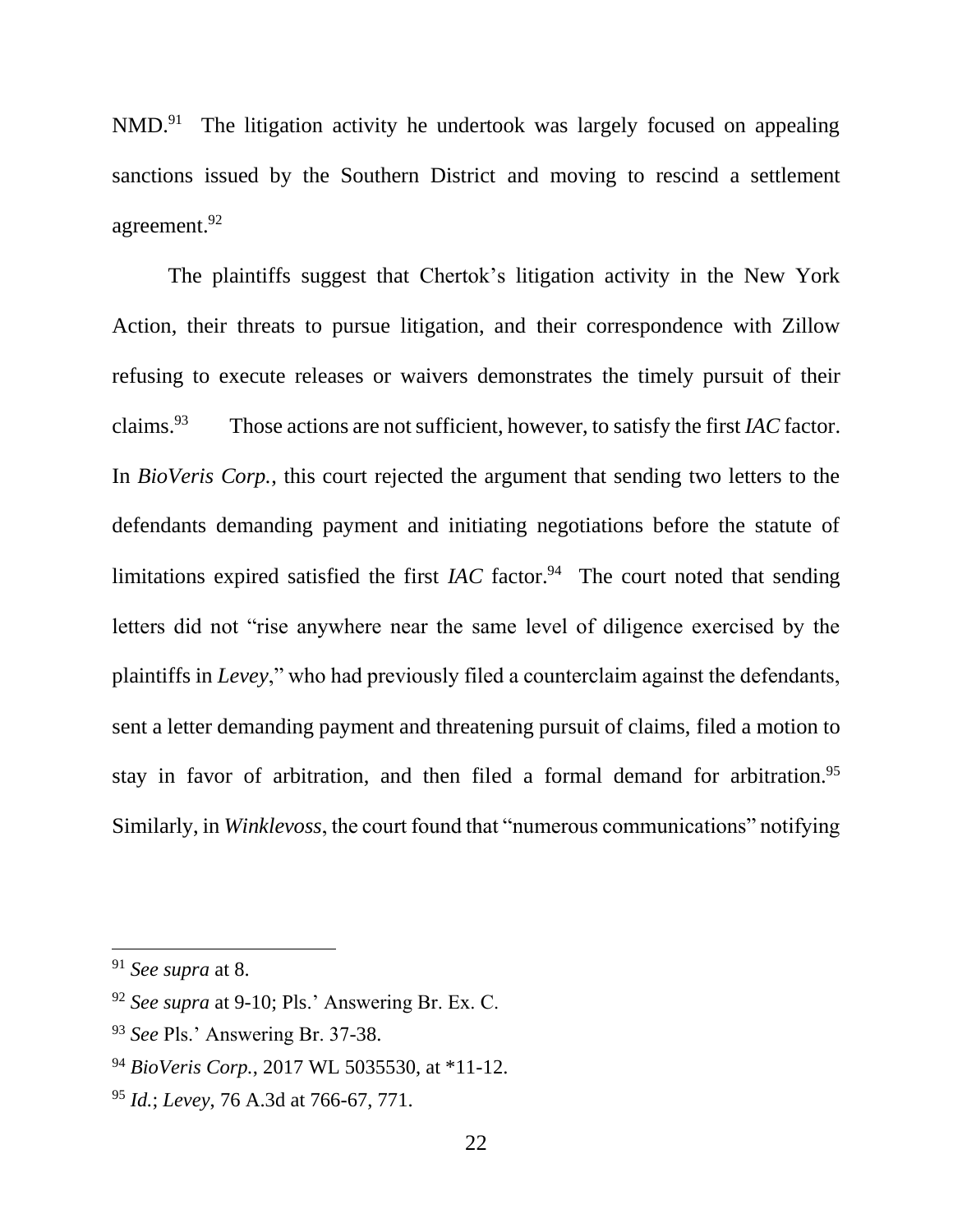the counter-defendants of claims (one of which preceded the statute of limitations) did not satisfy the first *IAC* factor.<sup>96</sup>

The plaintiffs' refusal to sign a Letter of Transmittal containing a general release is plainly not equivalent to actively pursuing claims.<sup>97</sup> Moreover, Chertok's filings in the New York Action were not "claims" in any technical sense and made no mention of the Merger, the Merger Agreement, or the issues central to the present litigation in this court. In *IAC*, by contrast, the plaintiff pursued nearly identical claims for the same relief in a foreign proceeding before the statute of limitations expired.<sup>98</sup>

### b. No Change in the Plaintiffs' Personal or Financial Circumstances.

The plaintiffs make no argument about the second *IAC* factor. "Issues not briefed are deemed waived."<sup>99</sup> In any event, there is no indication that the delay in filing suit was attributable to a "material and unforeseeable change in the plaintiffs' personal or financial circumstances." <sup>100</sup> In *IAC*, the court found this factor satisfied

<sup>96</sup> 2019 WL 994534, at \*7.

<sup>97</sup> *See Winklevoss*, 2019 WL 994534, at \*7-8 (noting that a party must take "clear steps to pursue their claims" to satisfy the first *IAC* factor).

<sup>98</sup> *IAC*, 26 A.3d at 176-77.

<sup>99</sup> *Emerald P'rs v. Berlin*, 726 A.2d 1215, 1224 (Del. 1999).

<sup>100</sup> *IAC*, 26 A.3d at 178.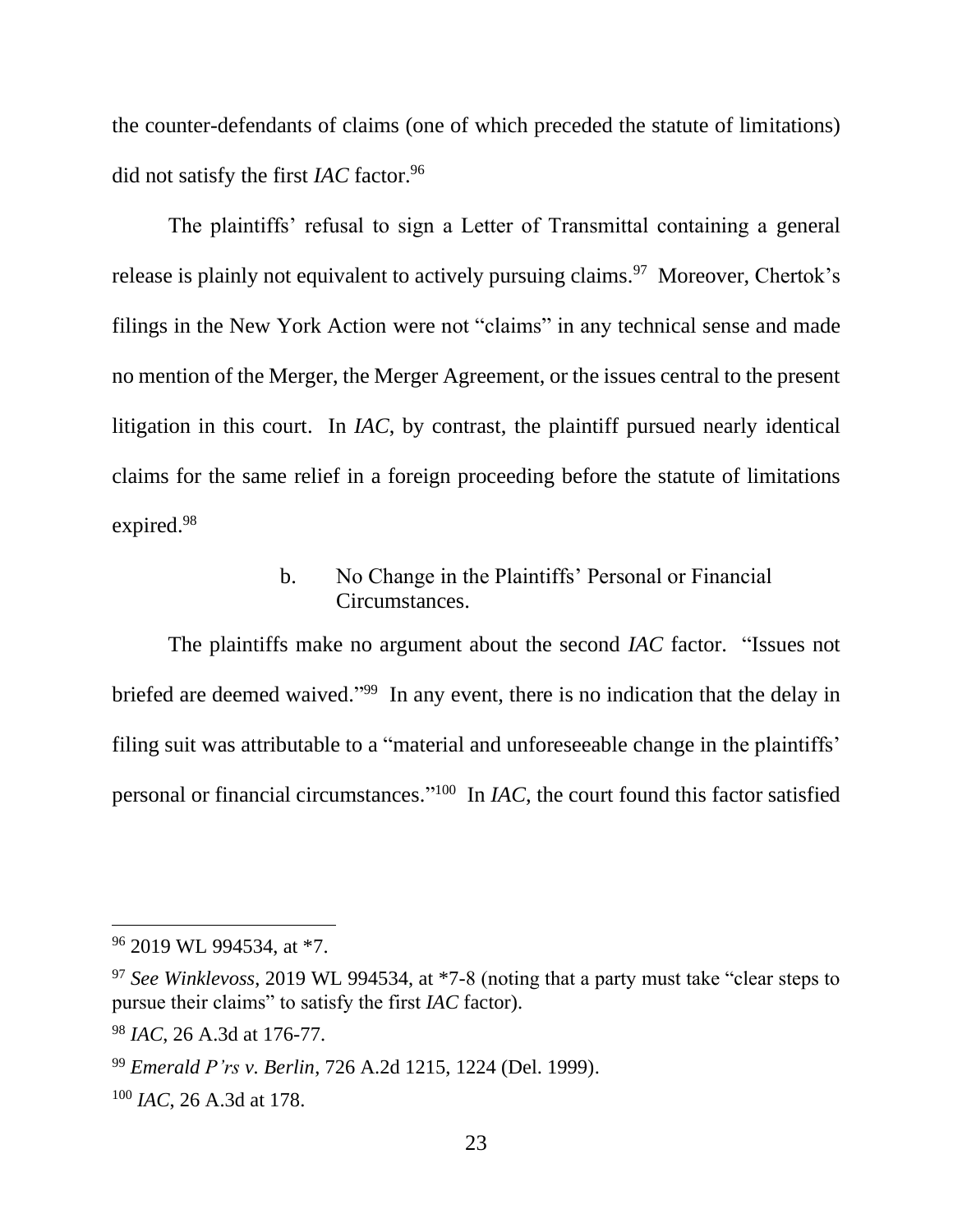because, among other reasons, the plaintiff's former employer had unexpectedly declared bankruptcy.<sup>101</sup> No such changes have been alleged here.

> c. No Legal Determination Prevented the Plaintiffs from Filing Claims.

The plaintiffs were not prevented from timely filing this litigation while the New York Action was pending. The plaintiffs argue that the "delay in filing this action" should nonetheless be considered a result of the New York Action because Chertok sought to "avoid forfeiting claims under the doctrine of acquiescence."<sup>102</sup> The plaintiffs' argument appears to be that, if they filed this action before the conclusion of the New York Action, Chertok would have effectively acknowledged the validity of the NMD board's actions, which included the Merger.<sup>103</sup>

"Traditionally, the doctrine of acquiescence has included a showing that the plaintiff, by words or deed, has acknowledged the legitimacy of the defendants' conduct."<sup>104</sup> "A claimant is deemed to have acquiesced in a complained-of act where he [] 'has full knowledge of his rights and the material facts and . . . freely does what

<sup>101</sup> *Id.* at 178-79.

<sup>102</sup> Pls.' Answering Br. 38.

<sup>103</sup> *Id.* at 33.

<sup>104</sup> *Clements v. Rogers*, 790 A.2d 1222, 1238 (Del. Ch. 2001).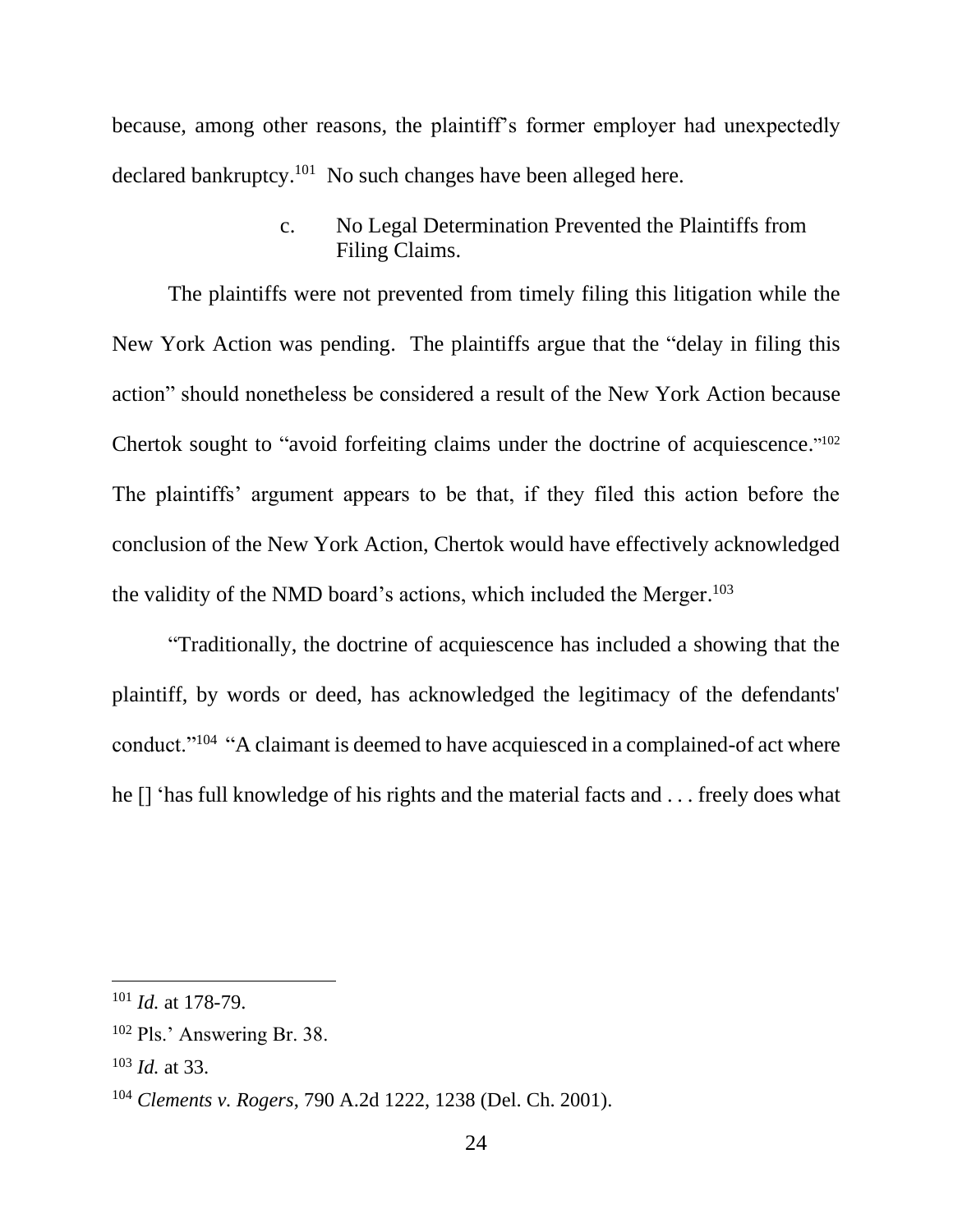amounts to recognition of the complained of act."<sup>105</sup> But it unclear how the doctrine of acquiescence applies in this context.

Chertok was not the claimant in the New York Action and did not "indirectly challenge the Merger," despite his contentions otherwise.<sup>106</sup> Although NMD sought a declaratory judgment about Chertok's role at NMD and the validity of certain acts that pre-date this action, <sup>107</sup> Chertok did not bring claims asserting that certain NMD board actions (such as the Merger) were void. At most, in a letter to the Southern District, he expressed an intent to file a motion to vacate for fraud on the court and argued that the NMD board had "fabricated" minutes and undertaken a "fraudulent scheme to . . . illegal[ly] usurp[]" NMD.<sup>108</sup> Chertok never filed a formal motion but the Southern District construed the letter as such and denied it.<sup>109</sup> Even if Chertok had argued that his defense of the New York Action would have somehow been compromised had he timely pursued his claims in this court (which he did not), none of the legal determinations made by the Southern District or Second Circuit in the New York Action prevented that filing, as the third *IAC* factor requires.<sup>110</sup>

<sup>105</sup> *Klaassen v. Allegro Dev. Corp.*, 106 A.3d 1035, 1047 (Del. 2014) (quoting *Cantor Fitzgerald, L.P. v. Cantor*, 724 A.2d 571, 582 (Del. Ch. 1998) (citation omitted)).

<sup>106</sup> Pls.' Answering Br. 33.

<sup>107</sup> Def.'s Reply Br. Ex. A at 21-29; *see* Def.'s Reply Br. 16.

<sup>108</sup> Dkt. 23, Ex. 1A.

<sup>109</sup> *See supra* at 10.

<sup>110</sup> *Compare IAC*, 26 A.3d at 178 (noting that the plaintiff could not in good faith have brought an indemnification claim in this court while the same claim was being pursued in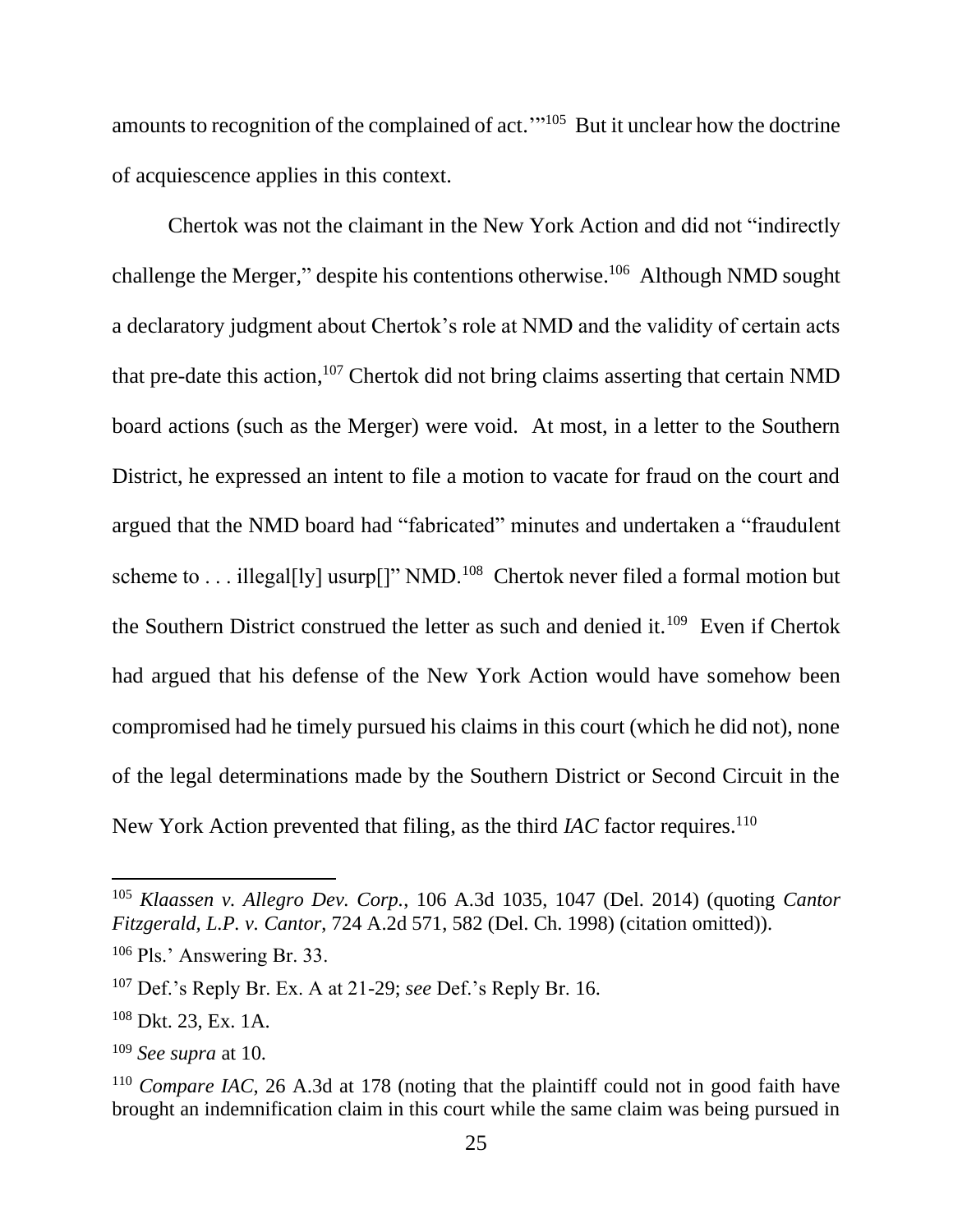d. The Extent of Zillow's Involvement in the New York Action Is Unknown.

The plaintiffs argue that the fourth *IAC* factor is met because Zillow—as NMD's parent—"certainly was aware (and probably participated) in the New York [Action]."<sup>111</sup> Zillow disputes that assertion.<sup>112</sup> Zillow's awareness of or role in the New York Action is not a matter that the court could resolve at this stage without additional evidence. Nor need it be resolved. The New York Action is factually and legally distinct from this action and can hardly be characterized as a "prior proceeding."<sup>113</sup>

## e. No Bona Fide Dispute about the "Soundness" of the Plaintiffs' Claims at the Time of Filing.

Finally, the plaintiffs maintain that the fifth *IAC* factor is satisfied because "there remains an undeniable dispute between Zillow and [the] [p]laintiffs—Zillow continues to withhold the Funds from [the] [p]laintiffs."<sup>114</sup> The Delaware Supreme Court "interprets a 'bona fide dispute' to mean that the claim would survive a motion

a foreign court); *Levey*, 76 A.3d at 771 (finding the third *IAC* factor satisfied because the plaintiff's delay in filing in Delaware was attributable to a legal determination by the New York federal court that compelled the parties to undergo mandatory arbitration).

<sup>111</sup> Pls.' Answering Br. 38; *see IAC*, 26 A.3d at 178.

<sup>112</sup> Def.'s Reply Br. 17-18.

<sup>113</sup> *IAC*, 26 A.3d at 176-78 (describing Florida proceedings where the same claims were brought as those filed in Delaware); *see Levey*, 76 A.3d at 766-67 (noting that the defendant in the Delaware action was the same as in the related prior foreign proceeding); *see supra* at 8-10.

<sup>114</sup> Pls.' Answering Br. 38.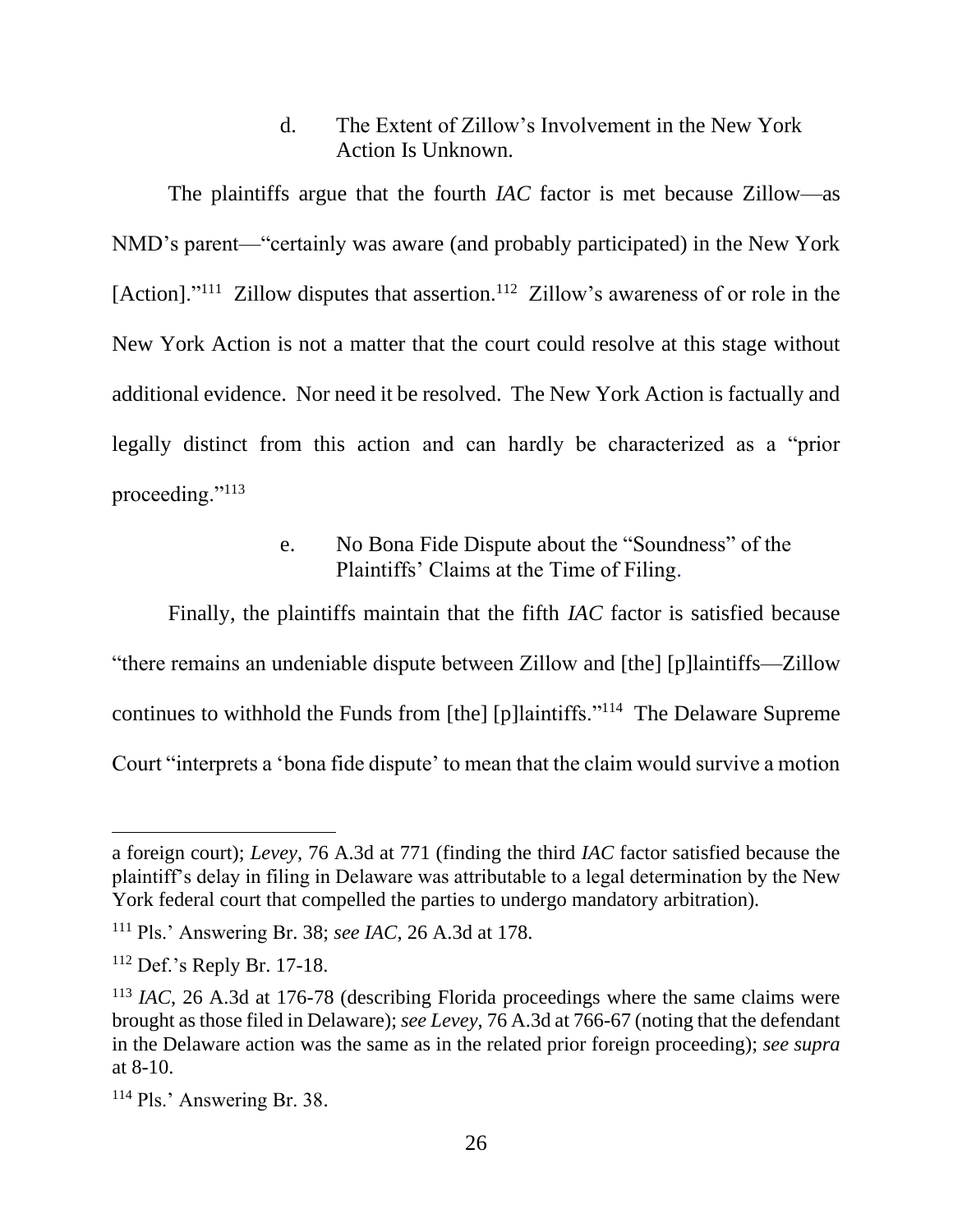to dismiss or, in other words, is not futile."<sup>115</sup> "In application, this factor is most commonly fulfilled by a previous affirmative court finding that the untimely claims are valid."<sup>116</sup> No such finding has been made with respect to the plaintiffs' claims, which ultimately boil down to a disagreement about when the plaintiffs' entitlement to payment arose and whether the plaintiffs are entitled to pre-judgment interest.<sup>117</sup> Regardless, even if a "sound" claim was pleaded, that factor alone "does not justify a finding of extraordinary circumstances when the weight of the other factors cuts against such a finding."<sup>118</sup>

# 2. Equitable Tolling Is Not Applicable.

The plaintiffs maintain that "equitable tolling deferred the point in time that ... the statute of limitations began to run."<sup>119</sup> In *Levey*, the court explained that a statute of limitations may be equitably tolled when a "plaintiff ha[s] previously brought the claim in a different state court."<sup>120</sup> As the Delaware Supreme Court has articulated:

<sup>115</sup> *Daugherty*, 2018 WL 3217738, at \*7 (citing *Levey*, 76 A.3d at 771–72).

<sup>116</sup> *Winklevoss*, 2019 WL 994534, at \*9; *see also IAC*, 26 A.3d at 179; *Levey*, 76 A.3d at 772 ("The trial court's determination establishes that there is a 'bona fide dispute' over the validity of Levey's claim, and that the fifth IAC factor is satisfied.").

<sup>117</sup> *See* Compl. ¶¶ 40-59; Def.'s Opening Br. 2-3 (Dkt 15).

<sup>118</sup> *BioVeris Corp.*, 2017 WL 5035530, at \*12; *see also Winklevoss*, 2019 WL 994534, at \*9.

<sup>119</sup> Pls.' Answering Br. 41.

<sup>120</sup> *Id.* at 38-39; *Levey*, 76 A.3d at 772.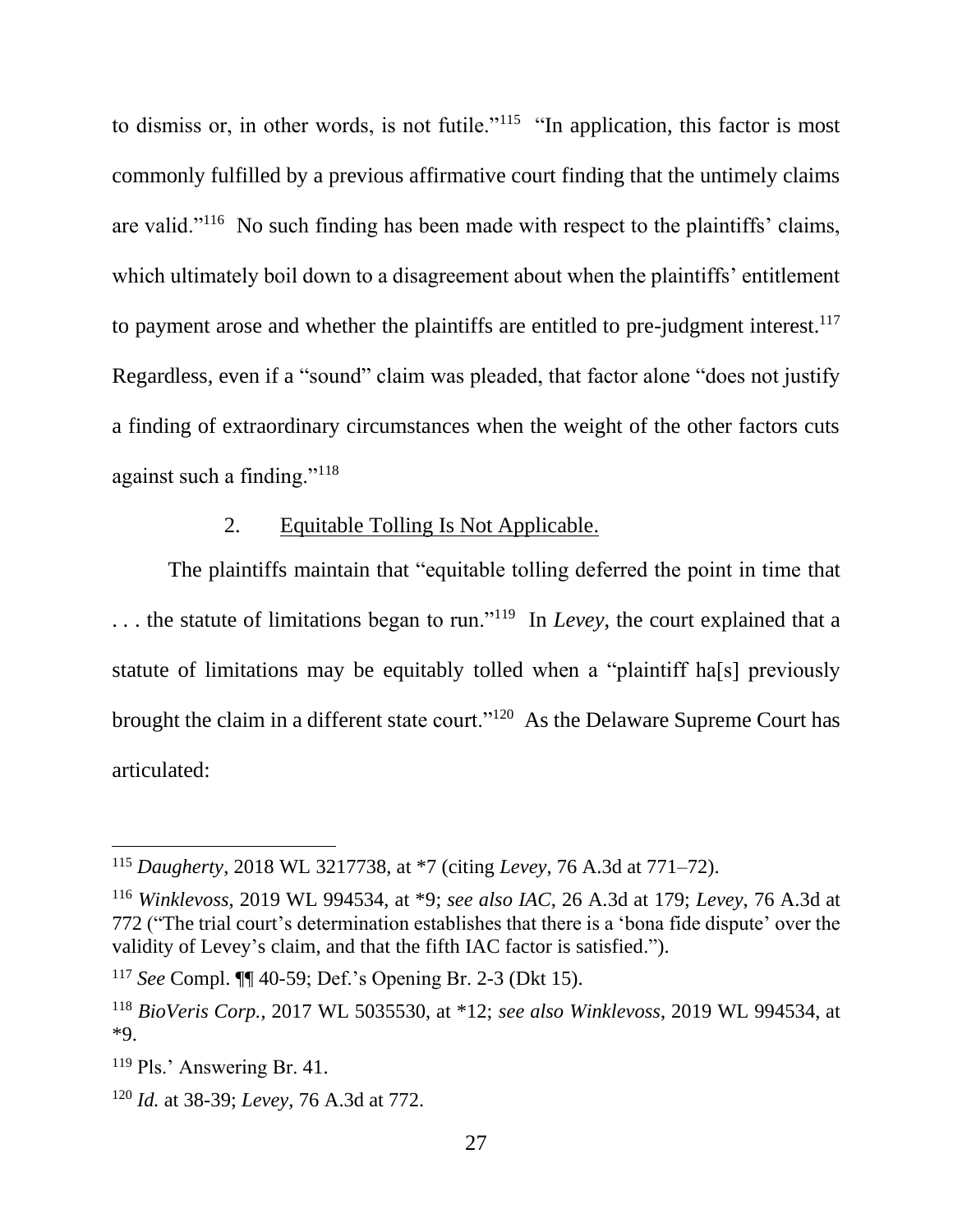[A]llowing a plaintiff to bring his case to a full resolution in one forum before starting the clock on his time to file in this State will discourage placeholder suits, thereby furthering judicial economy. Prosecuting separate, concurrent lawsuits in two jurisdictions is wasteful and inefficient . . . . [T]he prejudice to defendants is slight because in most cases, a defendant will be on notice that the plaintiff intends to press claims. $121$ 

The authorities on which the plaintiffs rely demonstrate why these principles are inapplicable here. In *Levey*, the court applied equitable tolling when a plaintiff had filed "substantially identical claims" in a foreign jurisdiction during the analogous three-year statute of limitations and later filed the same claims in the Court of Chancery.<sup>122</sup> Here, by contrast, the plaintiffs did not pursue their claims in a foreign jurisdiction. In *Daugherty*, the court found that equitable tolling did not apply where a plaintiff had filed "*different* claims" in a foreign jurisdiction and "could have brought those claims" in Delaware "within three years" but did not.<sup>123</sup> At no point did the plaintiffs assert their breach of contract or unjust enrichment claims regarding the Merger—or *any* claims for that matter—in the New York Action.

The plaintiffs also contend that their negotiations with Zillow over payment of the merger consideration are "extraneous factors" that limited their ability to file

<sup>121</sup> *Reid*, 970 A.2d at 181-82.

<sup>122</sup> *Levey*, 76 A.3d at 772.

<sup>123</sup> 2018 WL 3217738, at \*10.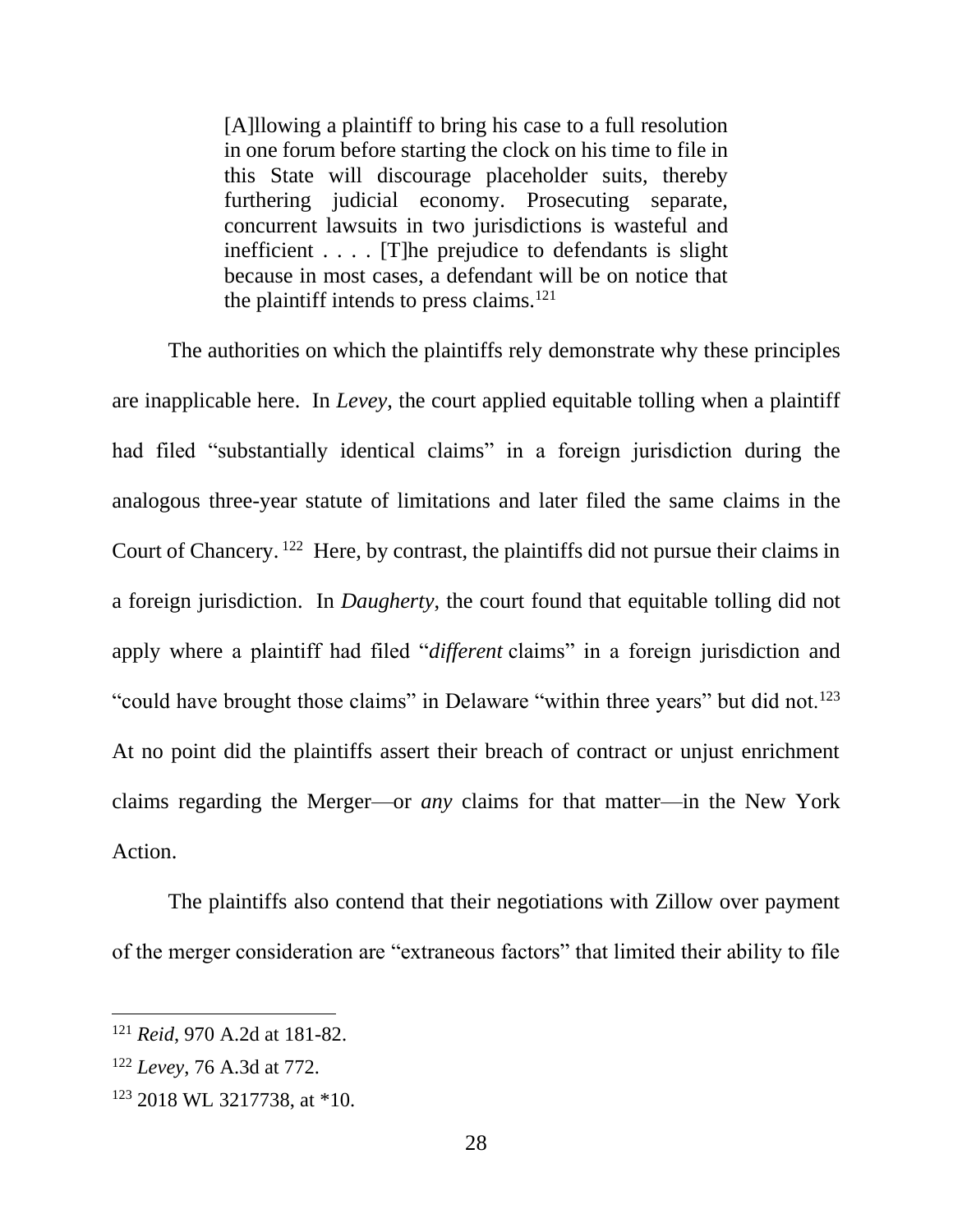this action within the limitations period.<sup>124</sup> But they could have filed this action at any time during those negotiations. The plaintiffs simply chose otherwise.<sup>125</sup>

## 3. The Plaintiffs' Alternative Grounds for Tolling Do Not Provide a Basis to Defer the Statute of Limitations or Avoid Laches.

The plaintiffs raise three additional arguments "in the alternative" for why their Complaint should not be dismissed as untimely: quasi-estoppel, "hornbook" Delaware law on conditions precedent, and the application of 10 *Del. C.* § 8106(c).<sup>126</sup> Those grounds all concern the argument that Zillow imposed conditions on payment of the merger consideration such that the statute of limitations must be tolled until those conditions are satisfied. But none can remedy the plaintiffs' unreasonable delay in bringing their claims.

First, the plaintiffs argue that "under the doctrine of quasi-estoppel, Zillow should not be permitted to argue that the plaintiffs' claims are time barred" because "Zillow improperly imposed conditions precedent upon" NMD's certificate of incorporation.<sup>127</sup> The doctrine of quasi-estoppel "precludes a party from asserting, to another's disadvantage, a right inconsistent with a position it has previously taken.

<sup>124</sup> Pls.' Answering Br. 40; *see supra* at 11.

<sup>&</sup>lt;sup>125</sup> The notions of judicial economy raised in *Reid* concerned placeholder suits where a prior action is pending elsewhere. 970 A.2d at 181-82. As discussed, no prior claims brought by the plaintiffs about the Merger were pending before this litigation was filed.

<sup>126</sup> Pls.' Answering Br. 41-49.

<sup>127</sup> *Id.* at 41.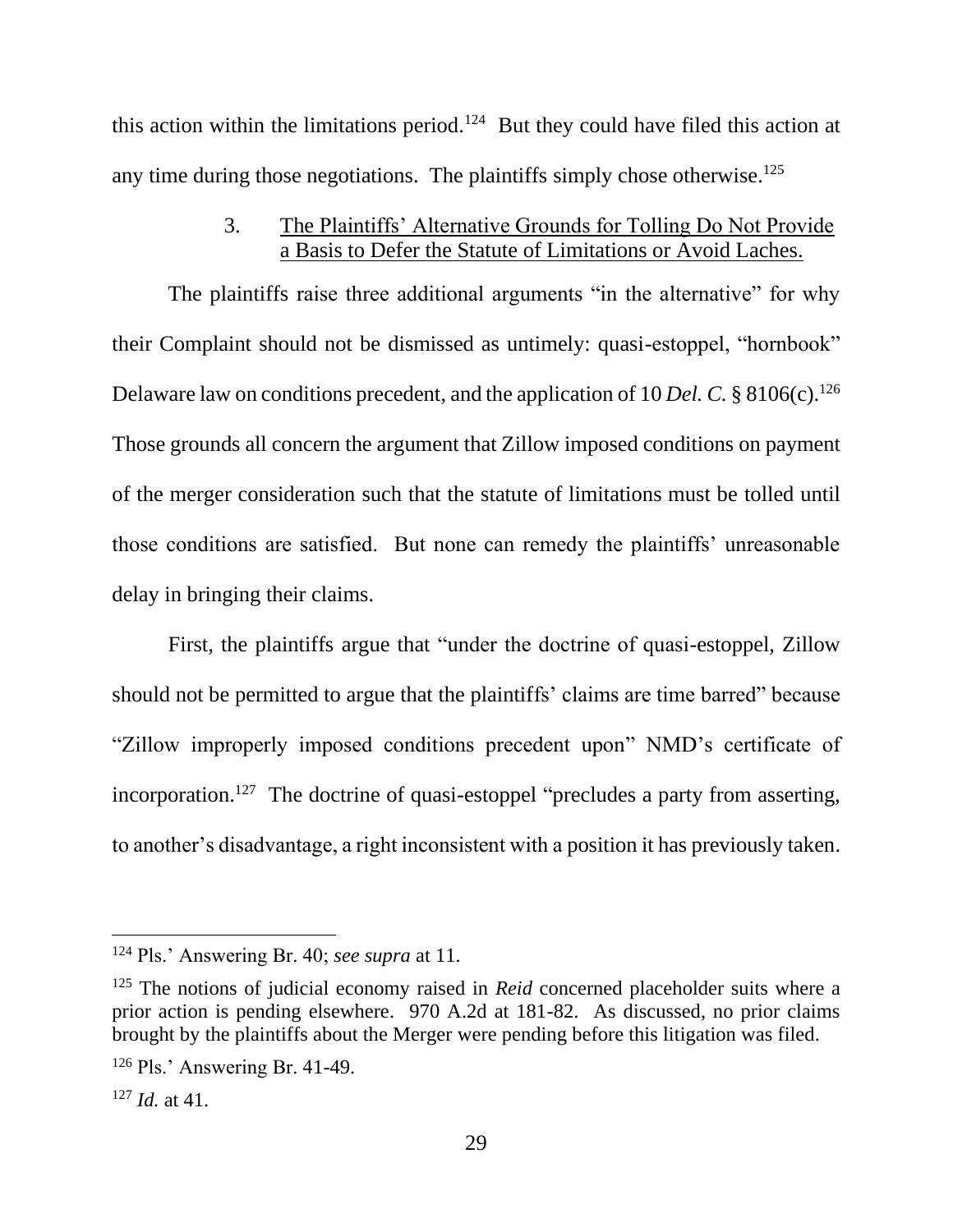Quasi-estoppel applies when it would be unconscionable to allow a person to maintain a position inconsistent with one to which he acquiesced, or from which he accepted a benefit."<sup>128</sup> Invoking that doctrine, the plaintiffs contend Zillow's imposition of conditions to payment "result in a claim relating to the conditions precedent being subject to the statutory maximum" for claims brought subject to 10 *Del. C.* 8106(c).<sup>129</sup>

This argument is illogical given that the plaintiffs' case rests on the premise that there were no conditions precedent to Zillow's payment of the merger consideration and dividends.<sup>130</sup> Zillow has never argued that conditions precedent exist to payment under the NMD certificate of incorporation; it argues that the Merger Agreement is the relevant contract.<sup>131</sup> Zillow therefore has not taken an inconsistent position that now precludes it from asserting that the plaintiffs' claims are barred by the statute of limitations.

Second, the plaintiffs' argument misinterprets 10 *Del. C.* § 8106(c). That provision provides that "an action based on a written contract, agreement, or undertaking involving at least \$100,000 may be brought within a period specified in

<sup>128</sup> *Pers. Decisions, Inc. v. Bus. Plan. Sys.*, 2008 WL 1932404, at \*6 (Del. Ch. May 5, 2008).

<sup>129</sup> Pls.' Answering Br. 42.

<sup>130</sup> *Id.* at 13-16.

<sup>131</sup> Def.'s Opening Br. 13-17.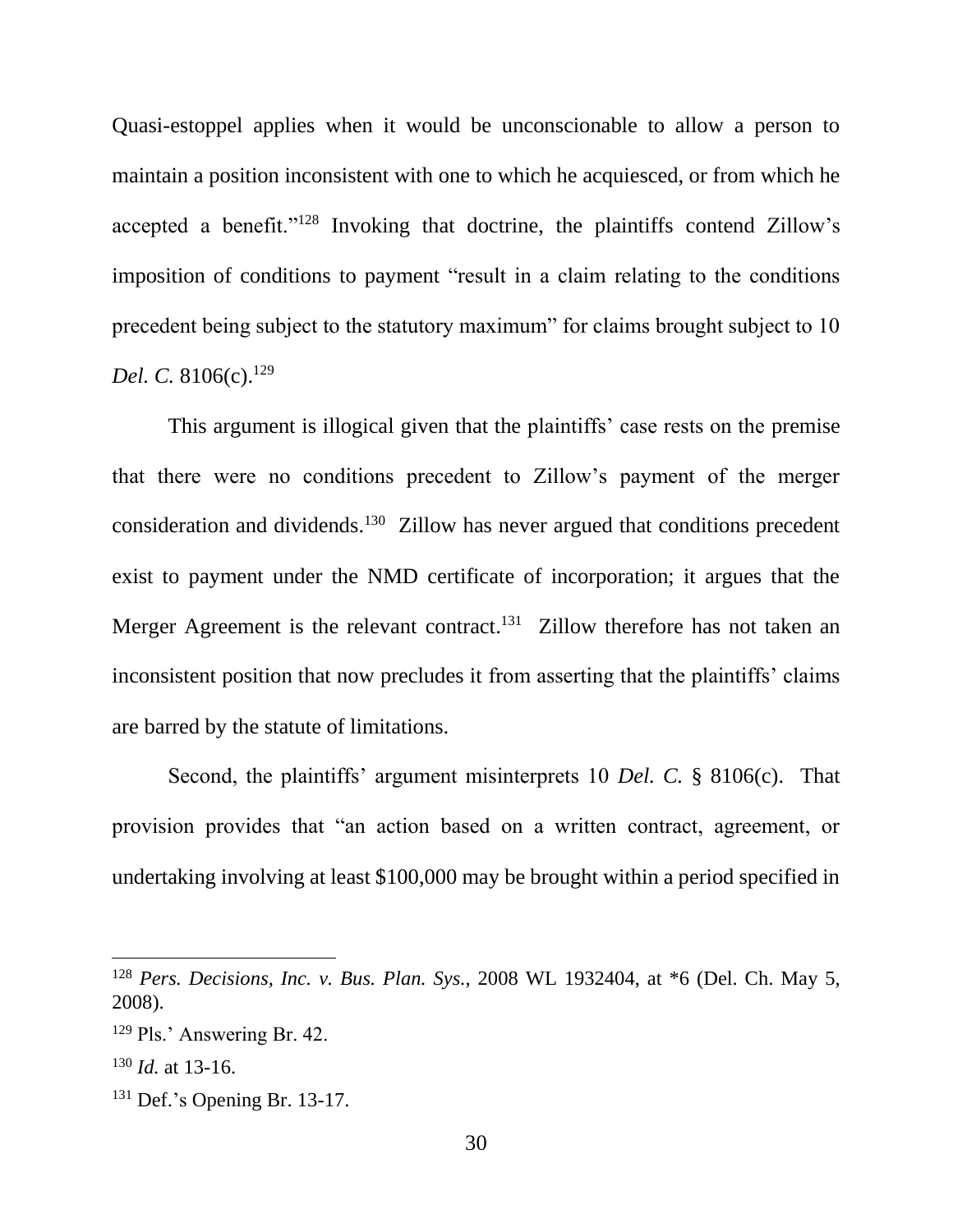such written contract, agreement, or undertaking provided it is brought prior to the expiration of 20 years from the accruing of the cause of such action."<sup>132</sup> Section 8106(c) "was intended to allow parties to contract around Delaware's otherwise applicable statute of limitations for certain actions."<sup>133</sup>

The plaintiffs rely on this court's decision in *Bear Stearns*, where Section 8106(c) was applied retroactively to a purchase agreement with an accrual provision.<sup>134</sup> There, the purchase agreement at issue directly addressed the time period for when a claim for breach of representations and warranties would accrue.<sup>135</sup> As a result, the accrual provision established a "period specified" in which the statute of limitations was extended and would not run until after the events specified in the accrual provision occurred.<sup>136</sup>

<sup>135</sup> *Bear Stearns*, 2015 WL 139731, at \*14-15.The provision stated:

Any cause of action against [EMC] or relating to or arising out of a breach by [EMC] of any representations and warranties made in this Section 7 shall accrue as to any Mortgage Loan upon (i) discovery of such breach by [EMC] or notice thereof by the party discovering such breach and (ii) failure by [EMC] to cure such breach, purchase such Mortgage Loan or substitute a qualifying Replacement Mortgage Loan pursuant to the terms hereof.

*Id.* at \*4.

 $136$  *Id.* at \*15.

 $132$  10 *Del. C.* § 8106(c).

<sup>133</sup> *Bear Stearns Mortg. Funding Tr. 2006-SLI v. EMC Mortg. LLC*, 2015 WL 139731, at \*12 (Del. Ch. Jan. 12, 2015).

<sup>134</sup> *Id.* at \*13; Pls.' Answering Br. 43, 47-49.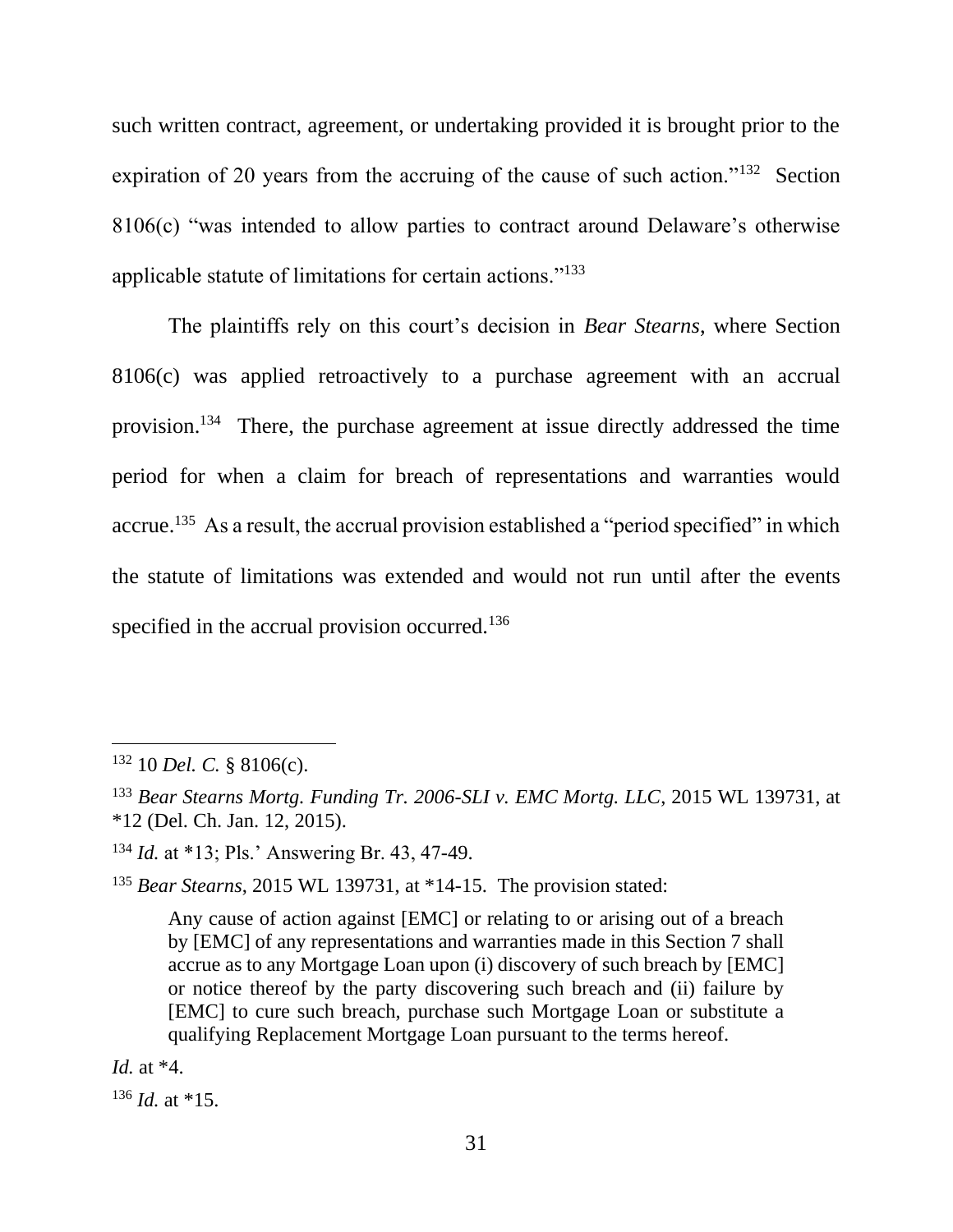By contrast, the conditions precedent that the plaintiffs maintain Zillow imposed do not expressly accrue or defer the statute of limitations. The Merger Agreement required that, "[u]pon surrender of a certificate to the Exchange Agent" and the execution of a Letter of Transmittal, "the holder of such certificate shall be entitled to receive in exchange therefore the portion of the merger consideration that such holder has the right to receive pursuant to the provision of Section  $1.7.1.^{\cdot 137}$  It did not mention the statute of limitations or claims accrual. Even if it had, the plaintiffs' central argument in this case is that Zillow wrongfully imposed conditions to the plaintiffs' right to payment. Under the plaintiffs' own reasoning, the parties did not agree to any such conditions and, in the absence of an agreement, Section 8106(c) does not apply by its terms.

Finally, the conditions to payment imposed by Zillow did not defer the threeyear limitations period.<sup>138</sup> The plaintiffs cite to a "long line" of Delaware decisions following "hornbook law" that state that a statute of limitations does not run until a condition precedent is satisfied or waived.<sup>139</sup> Because Zillow did not eliminate the

<sup>137</sup> Compl. Ex. B § 1.7.2(b).

<sup>138</sup> Pls.' Answering Br. 45.

<sup>139</sup> *Id.* at 43 (citing *Bear Sterns*, 2015 WL 139731, at \*10); *Kaufman v. Albin*, 447 A.2d 761, 763 (Del. Ch. 1982) (stating that if a party's "right depends on the happening of an event in the future, the cause of action accrues, and the statute of limitations begins to run, only at the time when the event happens" (quoting 54 C.J.S. *Limitation of Actions* § 110, at 15 (1948))).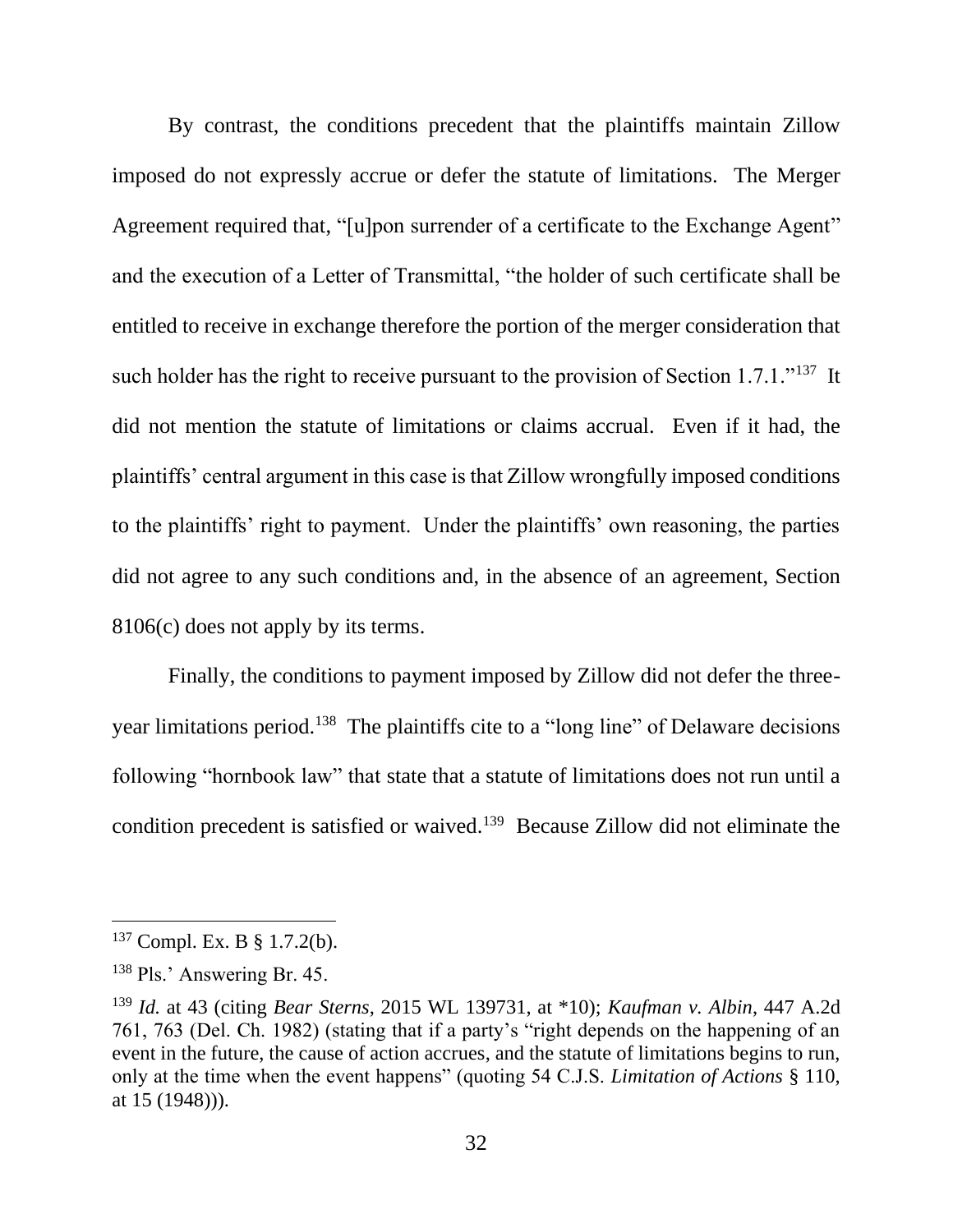Letter of Transmittal condition until August 2019 and the final condition precedent—Form W-9s—was not satisfied by the plaintiffs until October 11, 2019, the plaintiffs maintain that laches and the statute of limitations could not begin to run until that time.<sup>140</sup>

But—again—the plaintiffs have brought their claims under the NMD certificate of incorporation, not the Merger Agreement. Any condition precedent allegedly contained in the Merger Agreement or mandated by Zillow is not a bar to payment based on the plaintiffs' own assertion that they "are not parties to the Merger Agreement . . . [and] therefore, are not governed by, and have no obligations (which includes satisfying conditions precedent), under the Merger Agreement."<sup>141</sup>

As the plaintiffs' claims arise out of NMD's certificate of incorporation, the claims accrued and the statute of limitations began to run in October and December 2013 when Zillow withheld the payment of the merger consideration and dividends from the plaintiffs. If there were no conditions to payment, as the plaintiffs

<sup>&</sup>lt;sup>140</sup> Pls.' Answering Br. 45.

<sup>&</sup>lt;sup>141</sup> *Id.* at 28; *see also* Compl. ¶ 30 ("[N]either Chertok nor Vast have any obligations under the Merger Agreement, and any purported obligations of the non-party, non-consenting stockholders – for example, the execution of LOTs, the execution of releases, and the execution of waivers – are unenforceable by Zillow.").